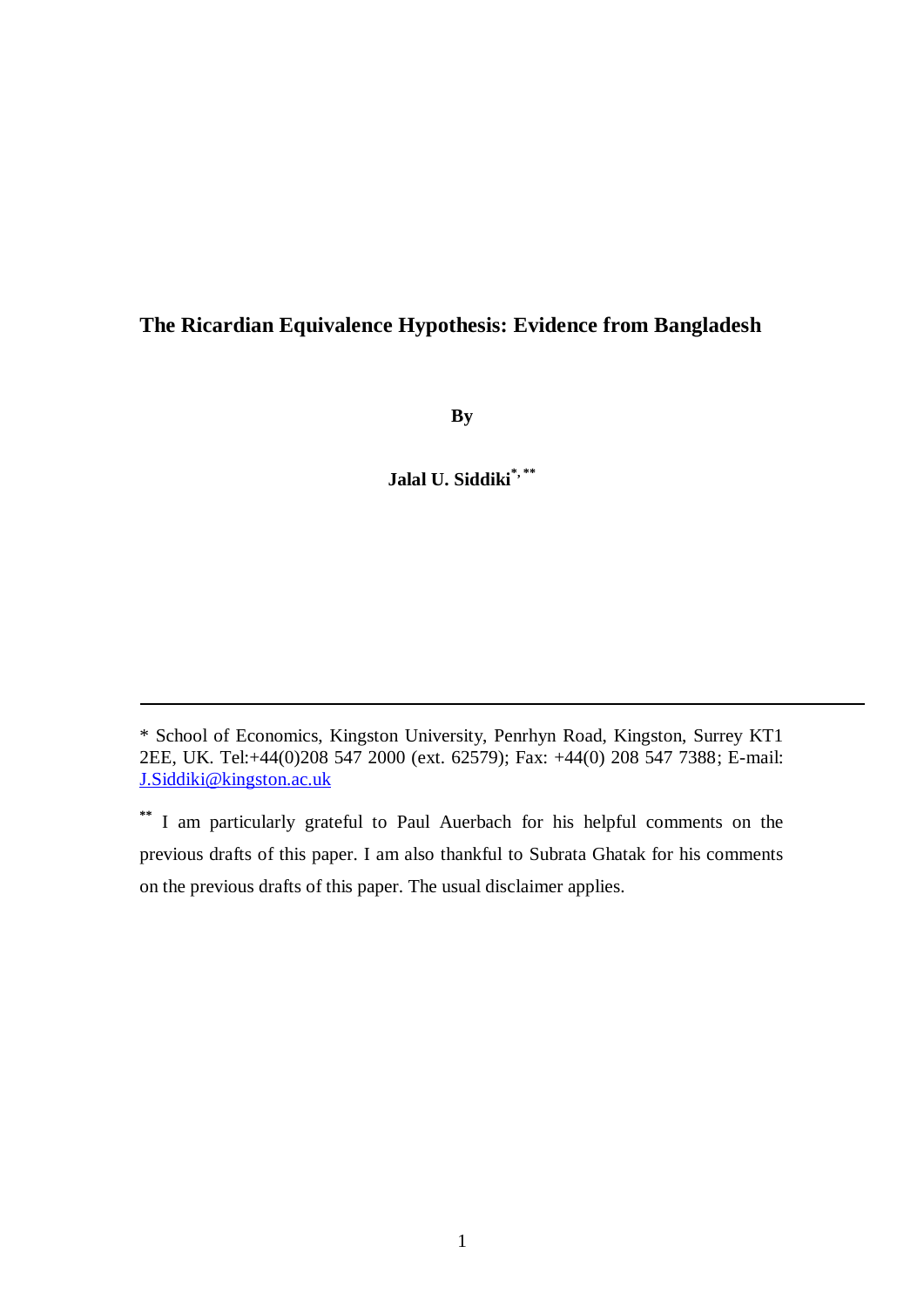## **Abstract**

This paper examines the Ricardian equivalence hypothesis (REH) and its sources of failure in the case of Bangladesh using various theoretical specifications, annual data from 1974-2001 and linear and non-linear time series techniques. The general findings tend to invalidate the REH: a finite time horizon and the presence of liquidity-constrained individuals are the sources of deviation from the REH. Empirical results reveal that real per capita private consumption (C) under various specifications is cointegrated generally at the 5% level with real per capita income (Y), government expenditure before and after interest rate repayments (G & G2), taxes (T) and the interest rate (r). Results reveal that an increase in G, G2, T and r reduces C and that that an increase in budget deficits raises trade deficits. These results highlight the importance of fiscal policies in boosting private consumption and controlling trade deficits, which are the prime goals of stabilisation policies being followed by Bangladesh.

# *Key words***: Ricardian Equivalence; Bangladesh; Cointegration analysis; Rational Expectations.**

*JEL Classification***: H61; H62; O10; O11.**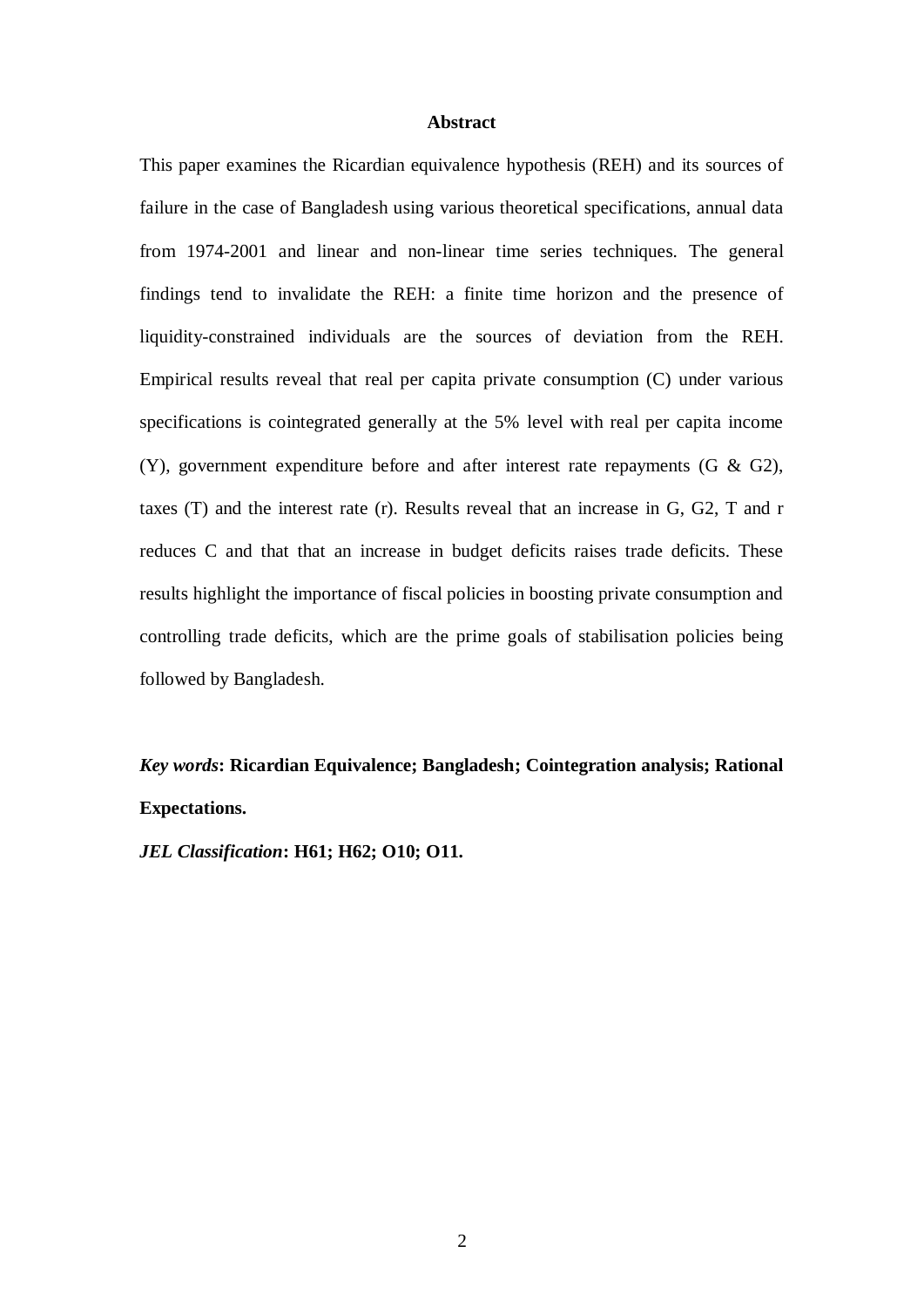## **1. Introduction**

1

The main aim of this paper is to examine the Ricardian equivalence hypothesis (REH) (explained below) and its sources of failure in Bangladesh, using various theoretical specifications, annual data from 1974-2001 and time series techniques. Bangladesh is a less developed country (LDC), which is associated with a low level of saving, investment, per capita income and with a high rate of both fiscal and trade deficits<sup>1</sup> (Siddiki (2000, 2002), where both types of deficits generally move together (figure 1 in the appendix). The sustainability and the consequences of such high deficits are a major concern for policy makers of developed and developing countries. Very few studies (reviewed below) investigate the consequences of fiscal deficits on private consumption and trade deficits in LDCs. As far as the present author is concerned, no such study on Bangladesh has been carried out. This type of analyses is particularly important for Bangladesh since it has been following stabilisation and structural adjustment policies<sup>2</sup>, the success of which mainly depends on the nature of the relationships between fiscal policies and private consumption and trade deficits. One of the novelty of this paper is to investigate the sources of failure of the REH in a developing country such as Bangladesh, which is still an under researched area. Thus, the findings of this paper would be important for policy makers in Bangladesh and other LDCs.

Economic theory and empirical evidence are also not decisive for drawing a general conclusion on the consequences of fiscal deficits on private consumption and the balance of payments despite the central focus of macroeconomic analyses

<sup>&</sup>lt;sup>1</sup> The average of fiscal deficits during our sample periods is about 6% of GDP, ranging from 3-9% of GDP and the average of trade deficits is more than 7% of GDP, ranging from 3.54 - 12.51% of GDP.

<sup>2</sup> These policies are prescribed by international institutions such as the World Bank and the International Monetary Fund, and are based on demand management policies which suggest reducing the budget deficits in order to reduce trade deficits and to increase private investment, thereby increasing in income and consumption.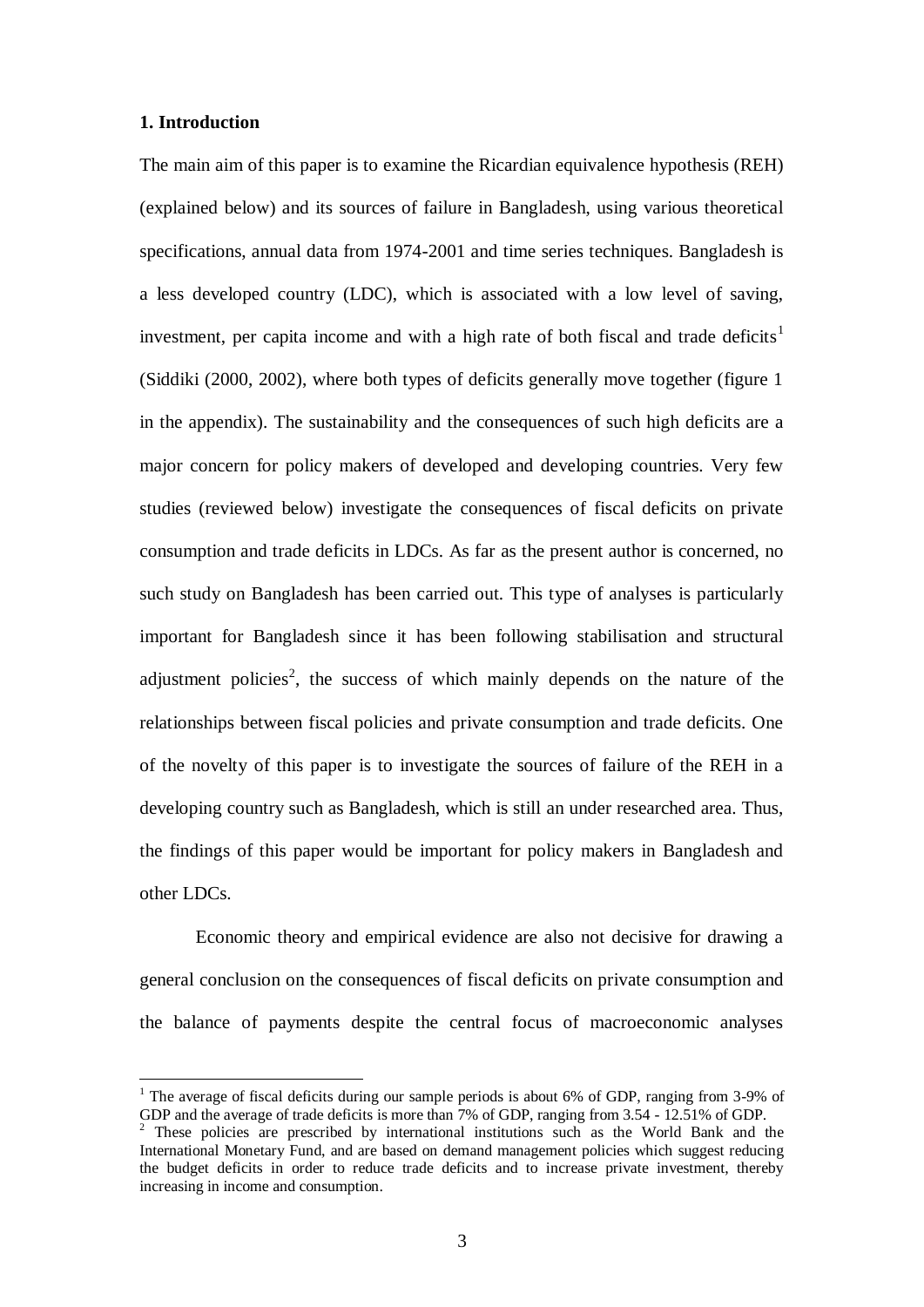concerning the effect of fiscal deficits on macroeconomic variables. In addition, most of empirical studies (reviewed below) examining the effects of fiscal deficits on private consumption and on trade deficits are mainly concentrated on developed countries with some few exceptions<sup>3</sup>.

There are mainly two types of views on the consequences of fiscal deficits on other macroeconomic variables. The Keynesian model predicts that a rise in fiscal deficits increases aggregate demand which in turn stimulates short-run output and employment, raises interest rates and also causes a crowding out in private investment. The Keynesian proposition asserts that the increase in aggregate demand caused by fiscal deficits also widens (reduces) current account or trade deficits (surpluses), implying that taxes should be raised in order to reduce budget deficits and therefore trade deficits<sup>4</sup>.

The REH, in contrast with the Keynesian proposition, states that it is government purchases and marginal taxes rather than the ratio of debt to taxes that have an impact on private consumption and on trade deficits. That is, the mode of financing fiscal deficits, i.e. whether fiscal deficits are financed by debt or by tax increases, is inconsequential in its effects upon private consumption and therefore trade balances, since economic agents consider present period's deficit financing as a future period's tax liability (Barro (1974, 1989)). The stability of saving and

<u>.</u>

<sup>&</sup>lt;sup>3</sup> For example, Ghatak and Ghatak (1996); Gupta (1992); Haque (1988); Khalid (1996).

<sup>&</sup>lt;sup>4</sup> The relationship, according to the twin deficits hypothesis, between government budget deficits and trade deficits can be summarised as follows (see Khalid and Guan (1999) for a good review). Firstly, in a Mundell-Flemming framework, an increase in government deficits are thought to exert an upward pressure on real interest rates, which boosts capital inflows and hence causes an appreciation in real exchange rates and a reduction in competitiveness, causing trade (or current account) deficits (Rosenweig and Tallman (1993), p. 580; Khalid and Guan (1999), 390). This mechanism is effective under both fixed and flexible exchange rate regimes. Under a fixed exchange rate regime, trade deficits deteriorate due to a positive income effect caused by the government's excess expenditures and due to an appreciation in real exchange rates. Secondly, the Keynesian absorption theory predicts that a rise in budget deficits increases domestic absorption and hence an expansion in imports causing current account deficits (see from Khalid and Guan (1999), 390)). A strong correlation between saving and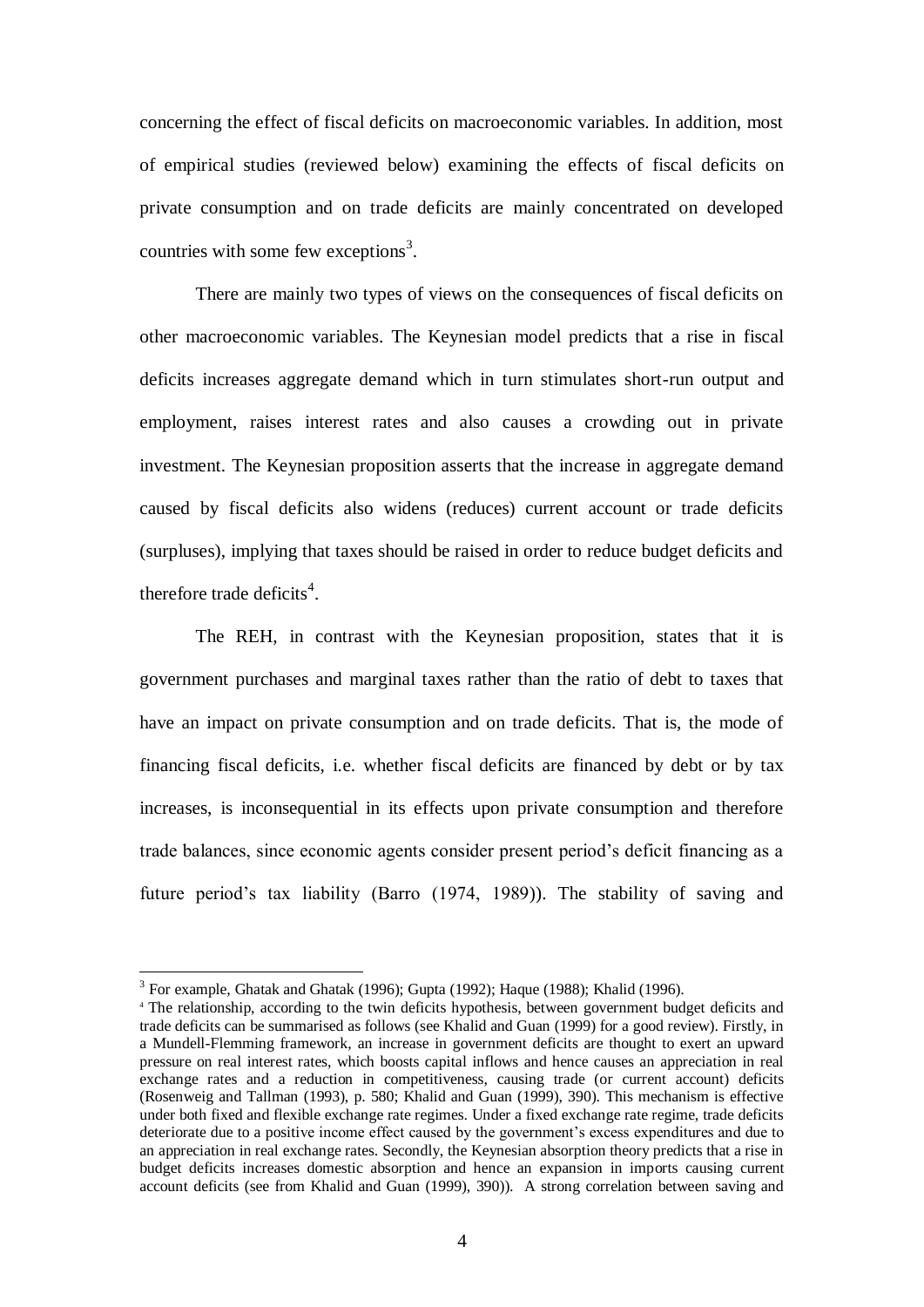investment is crucial in supporting the REH as instability in both factors may cause both deficits not to be correlated. Thus, according to the REH, fiscal policies do not affect the equilibrium level of trade balances, current account, interest rates, money demand, private consumption, investment and saving (Vamvoukas  $(1999)$ )<sup>5</sup>. The REH is, however, based on some strong assumptions: (a) capital markets are perfect and the consumer does not face any borrowing constraints; (b) both the private and public sectors have the same planning horizons; (c) taxes are non-distortionary (Barro (1974, 1989)).

Two types of empirical investigation to examine the REH have been carried out. One is the estimation of structural private consumption models to examine the impact of government expenditures on private consumption (Becker (1997); Ghatak and Ghatak (1996); Khalid (1996)). Empirical evidence on this issue is inconclusive (see Leiderman and Blejer (1988) and Seater (1993) for a survey). Authors opposed to the REH argue that the failures of the proposition are mainly caused by the violation of its underlying assumptions. That is, the REH fails mainly due to finite time horizons, non-altruistic or inoperative bequest motives, childless couples, liquidity constraints and uncertainty (see Seater (1993)).

The other type of empirical investigation explores the consequences of budget deficits on trade deficits; some support the assertion that a budget deficit causes a trade deficit while many oppose it (Vamvoukas (1999); Normandin (1999) and references are therein). It is also argued that a simple violation of the REH does not necessarily imply that the Granger causality runs from budget deficits to trade deficits or to private consumption (Normandin (1999)). The legitimacy of strict stabilisation

<u>.</u>

investment (Feldstein and Horioka (1980)) also causes budget deficits and the current accounts of the balance of payments to move together, supporting the twin deficits hypothesis.

<sup>&</sup>lt;sup>5</sup> Note, however, that LDCs in general, and Bangladesh in particular, are characterised by imperfect capital markets (Siddiki (2001, 2002); Auerbach and Siddiki (2002); Ghatak (1995)).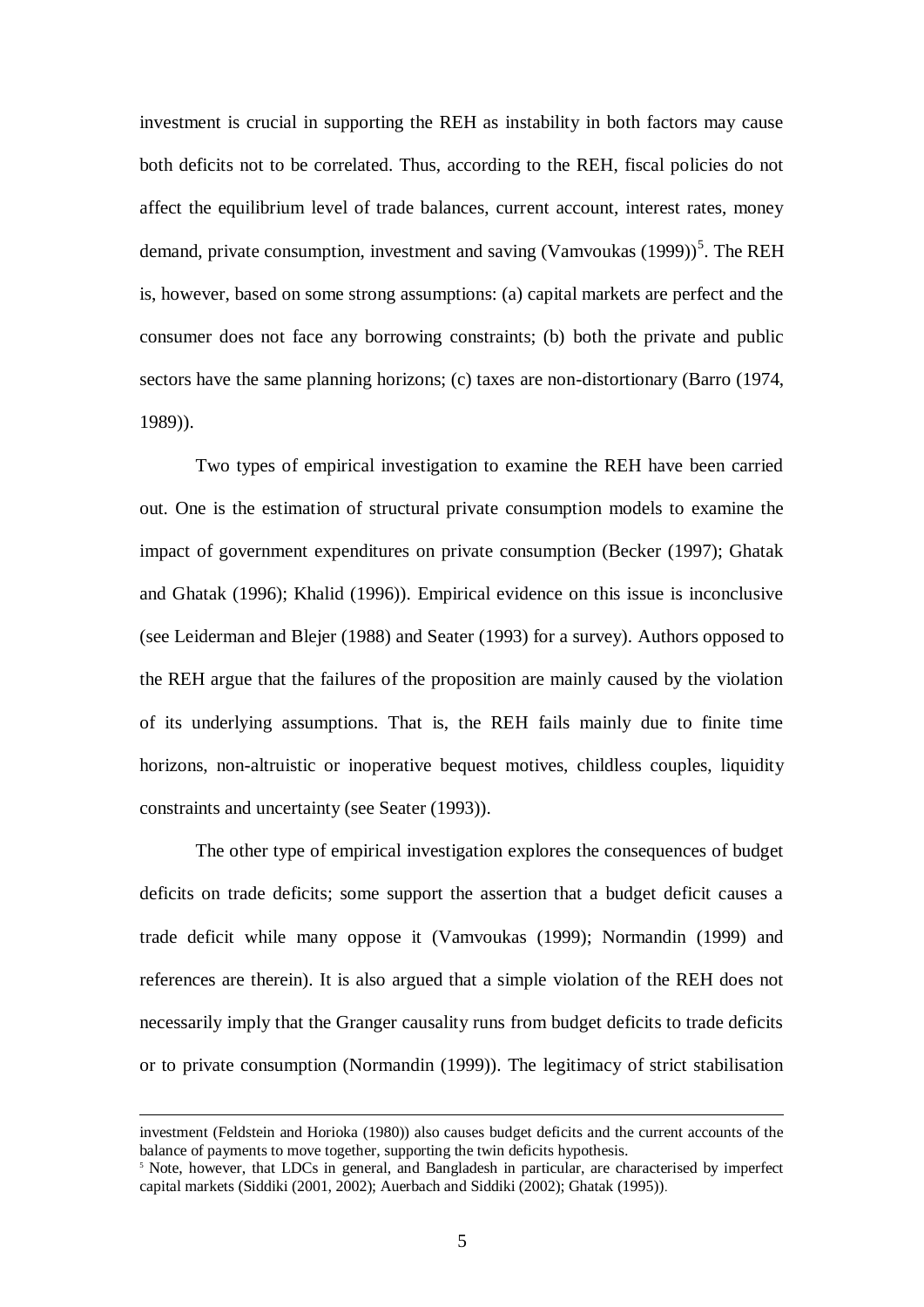policies is criticised when the magnitude of the Granger causality is negligible even when the REH is not violated $6$ .

This paper is organised as follows: section two explains the variables used in our analysis and sources of data. Section three surveys various specifications of the consumption functions which are used to test the REH and to find the sources of departures, if any, from the REH. This section also explains the link between budget and trade deficits. In section four, models are estimated and empirical results are explained. Section five draws conclusions.

### **2. Variables and Sources of Data**

1

In this section, we explain the variables, and their data sources, which are used in specifying the REH (section three) and empirical modelling (section four). C is private consumption, Y is gross domestic product (GDP), T is taxes, d is budget deficits, TD is trade deficits, G (G2) is government expenditures excluding (including) interest payments on government debt, GI is government investment expenditures, RB interest payments on government debt; W is wealth and A is assets: both W and A are defined as the sum of total broad money supply and deposits in various government sponsored saving schemes; r is real interest rates, bank rates minus the rate of inflation measured from the consumer price index. All variables but r are expressed in real per capita natural logarithm terms (the GDP deflator with base 1990 is used).

Data sources: Bangladesh Bureau of Statistics (various years) *Statistical Yearbook of Bangladesh*, Government of Bangladesh (various issues) *Bangladesh Economic Review*, Bangladesh Bank (various issues) *Economic Trends*.

<sup>&</sup>lt;sup>6</sup> The violation or failure of the REH imply that a government can affect trade deficits or private consumption by changing the timing of taxes.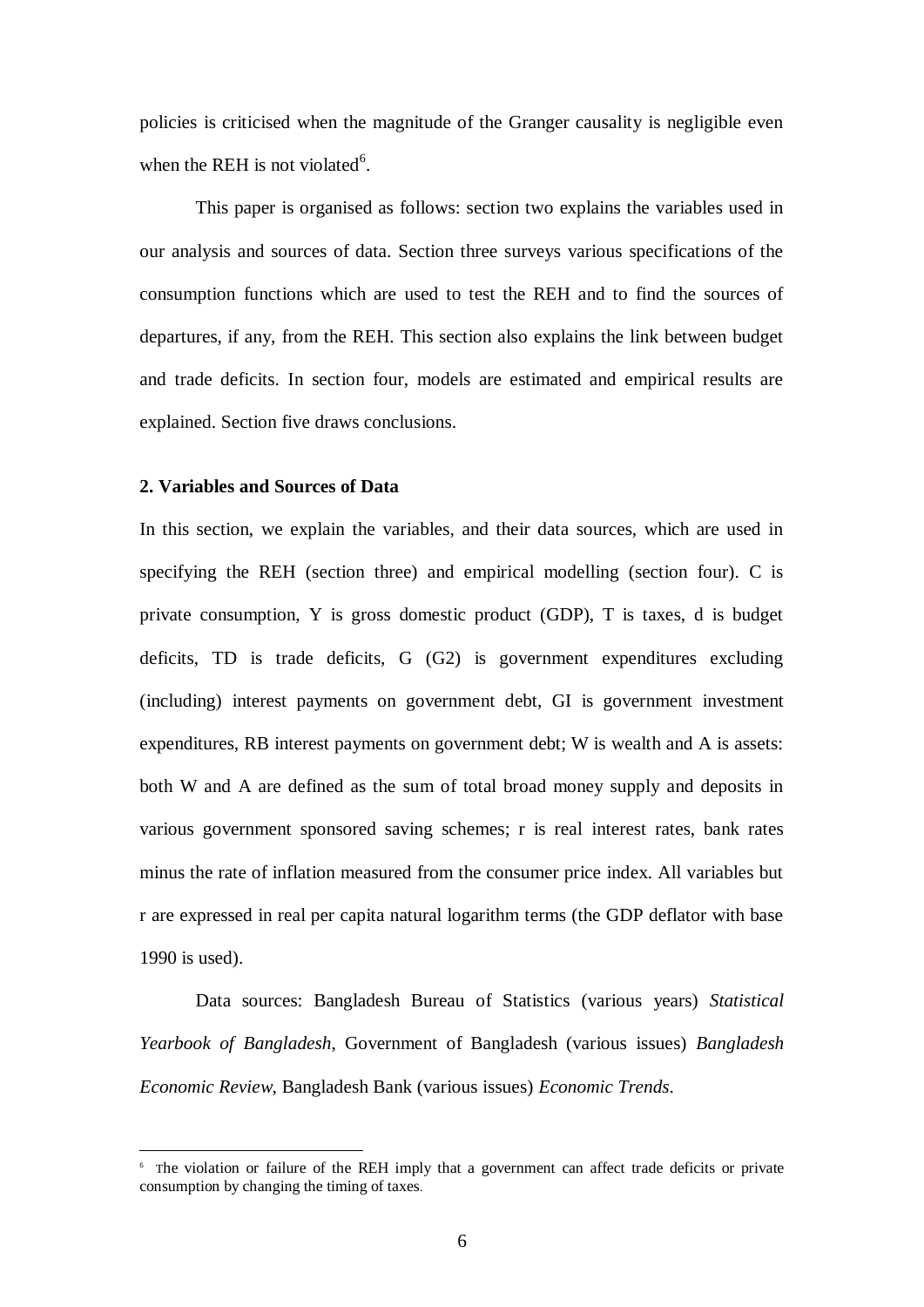## **3.1 Various Specifications of the REH and Crowding-out Hypothesis**

There are mainly two types of consumption functions used in the literature to test the REH. One is based on ad hoc, i.e. the Buiter and Tobin (1979), consumption functions. The second type of consumption functions incorporates the rational expectations hypothesis which assumes the availability of perfect information about future government fiscal policies. That is, economic agents can predict future government fiscal policies. This type of consumption functions is also used to find the causes or sources of the failures, if any, of the REH. In addition, analyses on the consequences of budget deficits on trade deficits are also used to test the REH. In this section, we will review various theoretical specifications, which will be used in the next section to test the REH in Bangladesh.

Various formulations of the Buiter-Tobin type approach for examining the REH and crowding-out hypothesis used in the literature are summarised below (see, Ghatak and Ghatak (1996) for a survey):

$$
C_t = a_0 + a_1 Y_t + a_2 G_t + a_3 T_t + a_4 W_t \tag{1}
$$

$$
C_t = a(Y_t - T_t - d_t), \quad 0 < a < 1 \tag{2}
$$

$$
d = G_t + RB_t - T_t \tag{3a}
$$

implies that

$$
d = G2_t - T_t \tag{3b}
$$

where the total government fiscal deficit  $(d)$  is the sum of primary deficits  $(G - T)$  and interest payments (*RB*) on bonds; the expressions (3a) and (3b) state that an increase in (*G - T*) and a resulting augmentation in *RB* raise *d*. Various forms of equation (2) which incorporate expressions (3a) and (3b) and some other restrictions are used in order to test the REH. For example, Buiter and Tobin (1979) estimated the following equation: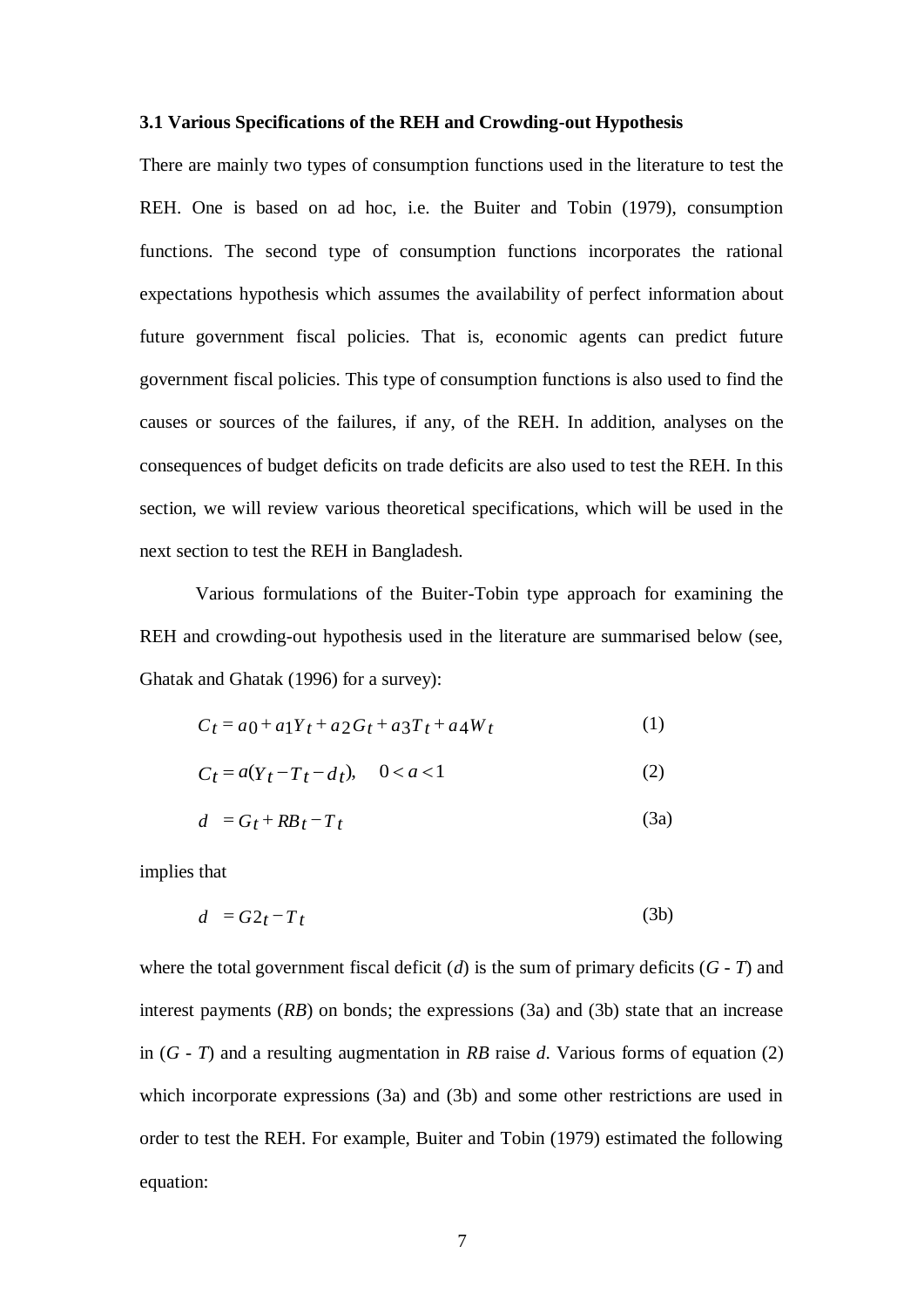$$
C_t = a_0 + a_1 Y_t + a_2 T_t + a_3 d_t \tag{4}
$$

subject to the following restrictions:

$$
0 < a_1 < 1
$$
,  $a_2 < 0$ ,  $a_3 < 0$ ,  $a_1 = |a_2|$  and  $a_2 = a_3$ . (5)

The REH is confirmed if  $a_1$ ,  $a_2$  and  $a_3$  are statistically significant and the restrictions in equation 5 are satisfied. The statistically significant coefficients and equation 5 recapitulate the main assertion of the REH: the mode of financing fiscal deficits - i.e. whether fiscal deficits are financed by debt or by tax increases - is inconsequential on private consumption since economic agents consider present period's deficit financing as future period's tax liabilities (Barro (1974, 1989)).

The restriction  $a_2 = a_3$  implies that the sign and magnitudes of the coefficients for both taxes and government expenditures are the same: both taxes and government expenditures exert the same effect on consumption. Rational agents with perfect foresight, i.e. in the absence of uncertainty, would be inclined to believe that deficits incurred by the government today will be completely offset by rising taxes in the next period.

The coefficient  $a_1$  represents marginal propensity to consume and this, in accordance with standard theory, is positive and less than one. The restriction implying that the coefficients of income and taxes are equal but opposite in sign, i.e.,  $a_1 = |a_2|$ , indicates that consumption losses due to an imposition of taxes are equal to consumption gains resulting from a same amount of increase in income or vice versa. The coefficient of  $(Y-T)$  simply measures the impact of disposable income on C if the restriction  $a_1 = |a_2|$  is validated.

Incorporating equation (3b), Kormendu (1983) proposes the following 'augmented consolidated approach':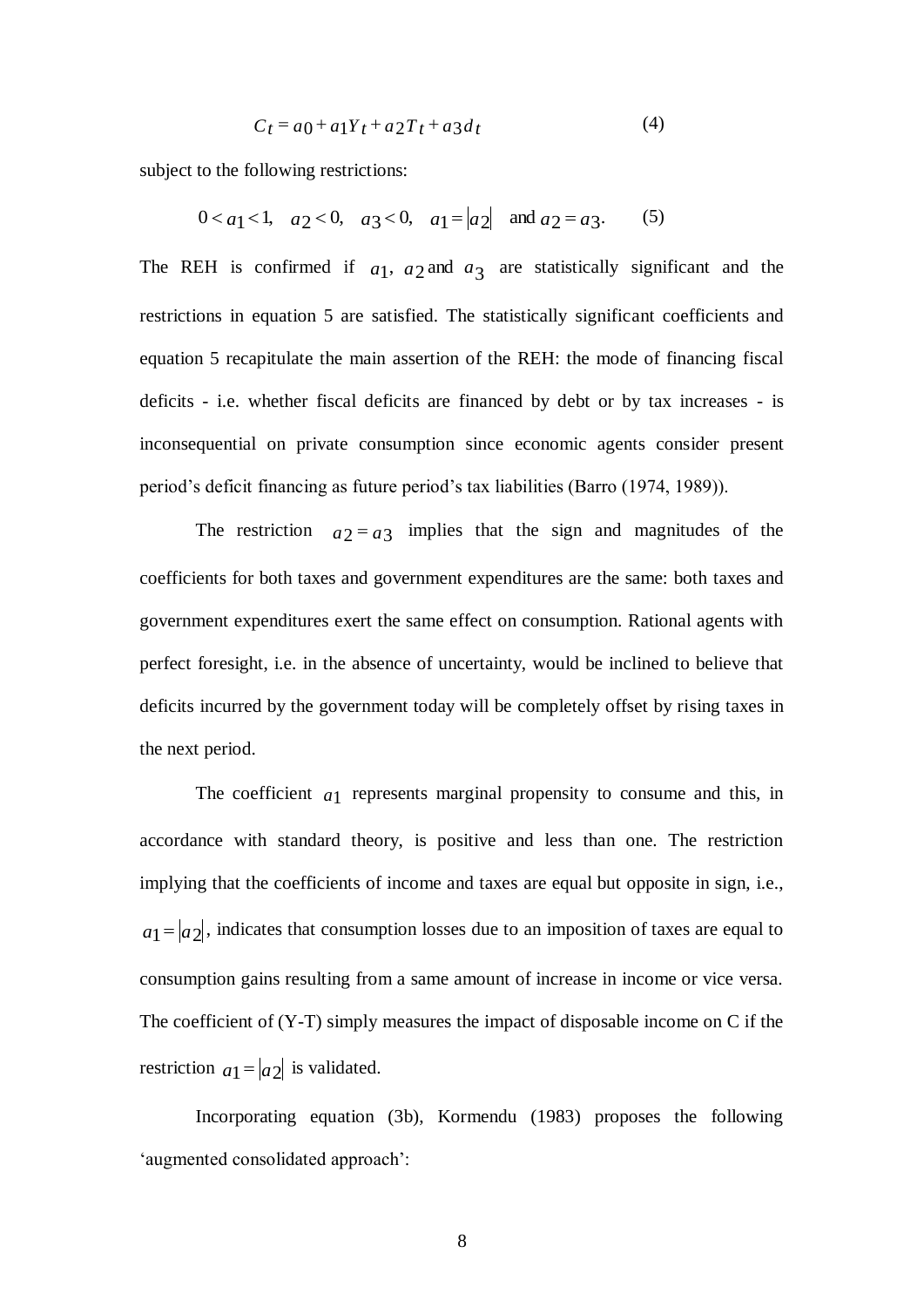$$
C_t = a_1 Y_t + a_2 T_t + a_3 G 2_t \tag{6}
$$

A statistically insignificant  $a_2$  implies that government deficits have no impact on current consumption, lending support to the REH. This follows from the fact that the consumption decisions of rational consumers depend on the present value of government expenditures rather than on the timing of taxes (Barro (1989)). Using expression (3b) and imposing the restriction that the coefficients of taxes and government spending are equal, though opposite, in sign Boskin (1988) also provides the following:

$$
C_t = a_1(Y_t - G2_t) + a_2 d_t \tag{7}
$$

a positive and statistically significant value of  $a_2$  invalidates REH. To test REH and crowding-out hypothesis, equation (2) can also be rewritten as

$$
C_t = a_0 + a_1 Y_t + a_2 G_2 t + a_3 R B_t \quad 0 < a_1 < 1. \tag{8}
$$

subject to the restrictions explained in equation (5) and as

$$
C_t = a_1 Y_t + a_2 G_2 t \quad 0 < a_1 < 1. \tag{9a}
$$

A negative and statistically significant  $a_2$  implies that government consumption crowds out private consumption. The crowding out hypothesis asserts that an increase in government expenditure or investment results in a reduction in private consumption or expenditure. Deficit financing raises real interest rates, which in turn reduces private or any other interest-sensitive form of private spending. Thus, we can write:

$$
C_t = a_1 Y_t + a_2 r_t + a_3 G_2 t \quad 0 < a_1 < 1, \, a_2, \, a_3 < 0 \tag{9b}
$$

and

$$
1 \t Ct = a1Yt + a2rt + a3GIt 0 < a1 < 1, a2, a3 < 0 (9c)
$$

where GI is government investment.

Incorporating the rational expectations proposition, Aschaur (1985) derived the second type of consumption function, to test the REH, which maximises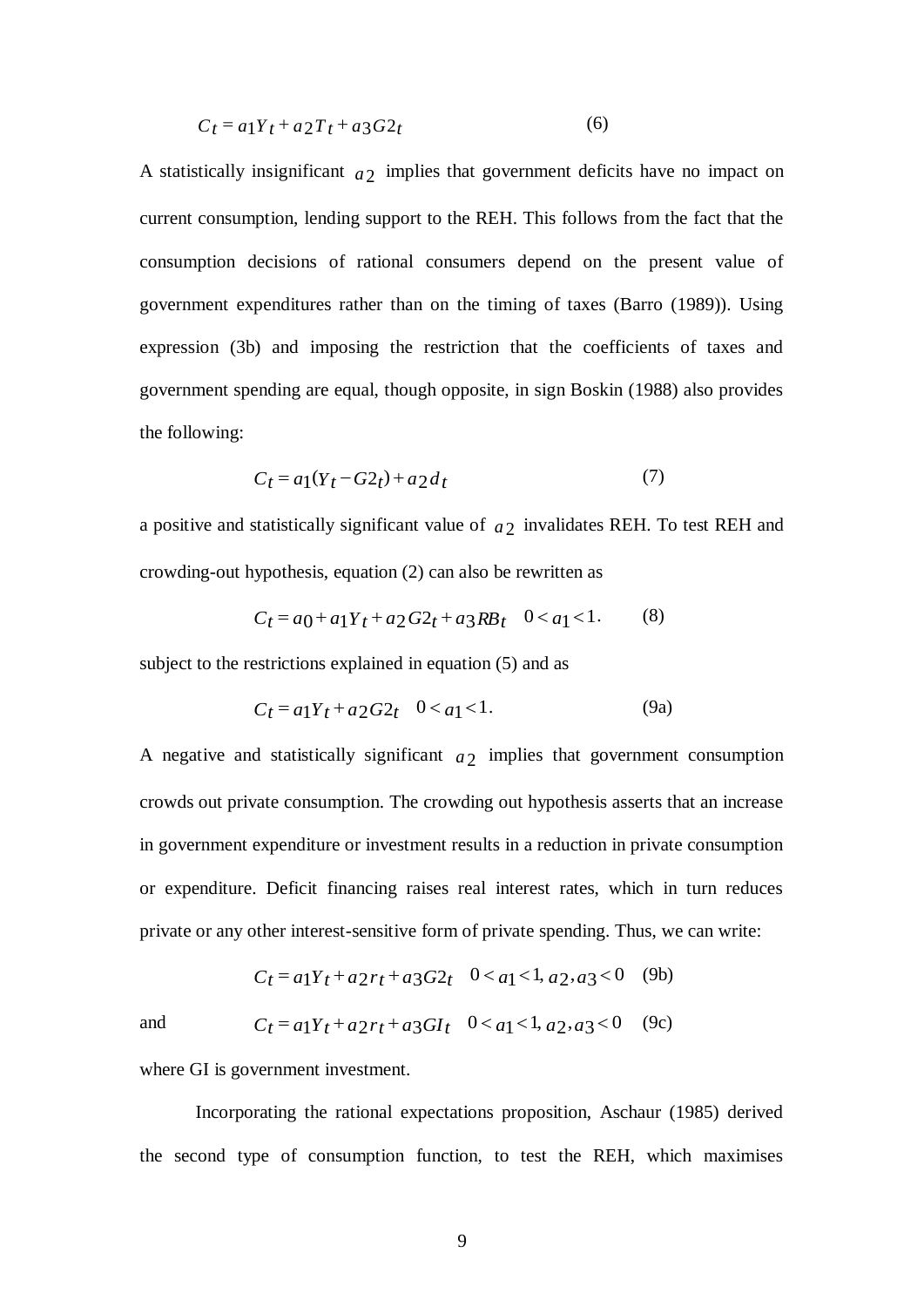intertemporal utility subject to a budget constraint (see also Gupta (1992) for a review, pp. 20-21). Aschaur assumes that a representative household with a quadratic utility function maximises the net present value of consumption in the current and future periods. The author uses the following Eüler equation:

$$
E_{t-1}C_t^* = a + b C_{t-1}^*
$$
 (10a)

where  $E$  is expectations operator and  $C^*$  is the effective private consumption described by

$$
C_t^* = C_t + \theta G2_t \tag{10b}
$$

where *C* is actual private consumption and *G2* is government consumption. According to equation (10b), government utilities influence private utilities and each unit of *G2* is assumed to yield the same utility as  $\theta$  units of private spending. A positive value of  $\theta$  implies that government spending is a substitute for private spending. On the other hand, a negative value of  $\theta$  indicates government spending is a complement to private spending<sup>7</sup>. Substitution of the lagged of equation (10b) into (10a) gives the following:

$$
E_{t-1}C_t^* = a + bC_{t-1} + b\theta G_2_{t-1}
$$
 (10c)

Assume that expectations are formed at time t-1 and taking the expectations of equation (10b), then we can write:

$$
E_{t-1}C_t^* = C_t + \theta E_{t-1}G_2t \implies C_t = E_{t-1}C_t^* - \theta E_{t-1}G_2t \quad (10d)
$$

Substituting equation (10c) into (10d) and incorporating the rational expectations hypothesis, i.e. actual consumption is expected consumption plus a random error *u<sup>t</sup>* which is purely a random walk, we obtain the following:

1

 $\int^{\tau} C_t^* = C_t + \theta \, G2_t \Rightarrow C_t = C_t^* - \theta \, G2_t \Rightarrow$  A positive value of  $\theta$  gives a negative coefficient for G2 and thus implies that an increase in G2 reduces C, i.e. government spending is a substitute for private spending. On the other hand, a negative value of  $\theta$  gives a positive coefficient of G2, implying that an increase in G2 raises C, i.e. government spending is a complement to private spending.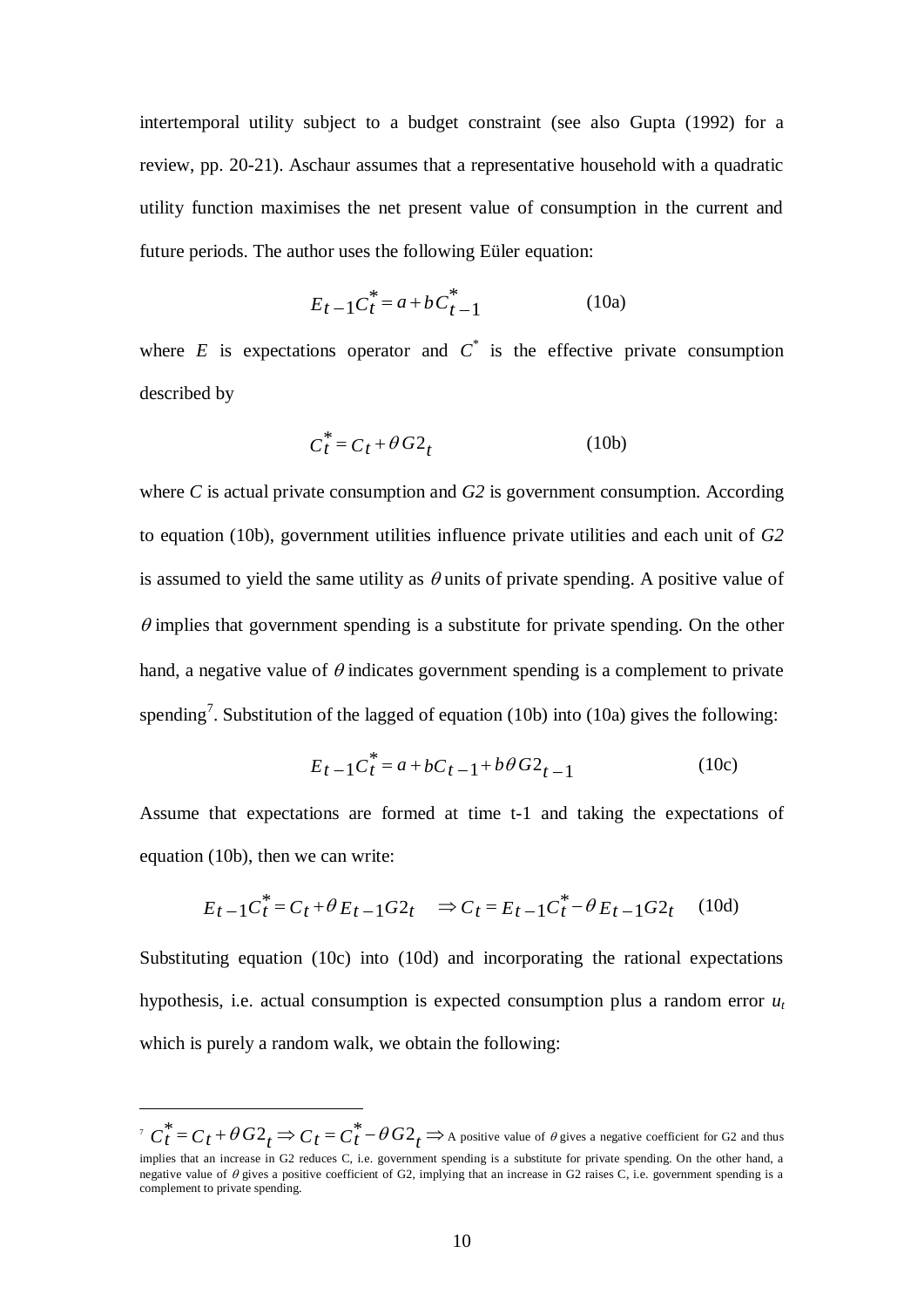$$
C_t = a + b C_{t-1} + b\theta G_2 - 1 - \theta E_{t-1} G_2 + u_t
$$
 (10e)

Assume that  $E_t = 1G2_t$  is given by

$$
E_t - 1G2_t = \gamma + \varepsilon(L)G2_t + \omega(L)d_t \tag{10f}
$$

where *L* is lag operator and  $\varepsilon$  and  $\omega$  are two suitable polynomials, the lag operator implies:

$$
E_{t-1}G_2t = \gamma + \varepsilon_1 G_2t - 1 + \varepsilon_2 G_2t - 2 + \dots + \omega_1 d_1 - 1 + \omega_2 d_1 - 2 + \dots \tag{10g}
$$

Substitution of equation (10g) into (10e) gives:

$$
C_t = (a - \theta \gamma) + bC_{t-1} + \theta(b - \varepsilon_1)G_2 - 1 - \theta \varepsilon_2 G_2 - 2 - \theta \varepsilon_3 G_2 - 3 - \cdots - \theta \varepsilon_1 d_{t-1} - \theta \omega_2 d_{t-2} - \cdots - \varepsilon_{u_t}
$$
\n(10h)

Considering the limited number of observations and the possibility of multicollinearity among lagged variables with a limited number of observations, we chose one lag of *G2* and *d* in our empirical analysis in the next section; the rational expectations hypothesis also implies that actual government spending is expected spending plus a random error  $v_t$ . Thus equation (10f) can be written as follows:

$$
G2_t = \gamma + \varepsilon_1 G2_{t-1} + \omega_1 d_{t-1} + v_t
$$
 (10i)

In the case of one lags for *G* and *d*, equation (10h) can be written as:

$$
C_t = \delta + bC_{t-1} + \eta_1 G_2_{t-1} + \mu_1 d_{t-1} + u_t \tag{10j}
$$

with 
$$
\delta = (a - \theta \gamma)
$$
,  
\n $\eta_1 = \theta (b - \varepsilon_1)$ , (10k)  
\n $\mu_1 = -\theta \omega_1$ 

The cross equation restrictions in equation (10k), which are apparent from the corresponding coefficients of equations (10h) and (10j), are based on a rational expectations hypothesis. The acceptance of these restrictions in empirical analyses validates the REH. Following Aschaur (1985), we first estimate (10i) and (10j) under restrictions given by (10k) and then the unrestricted version of (10j) to test whether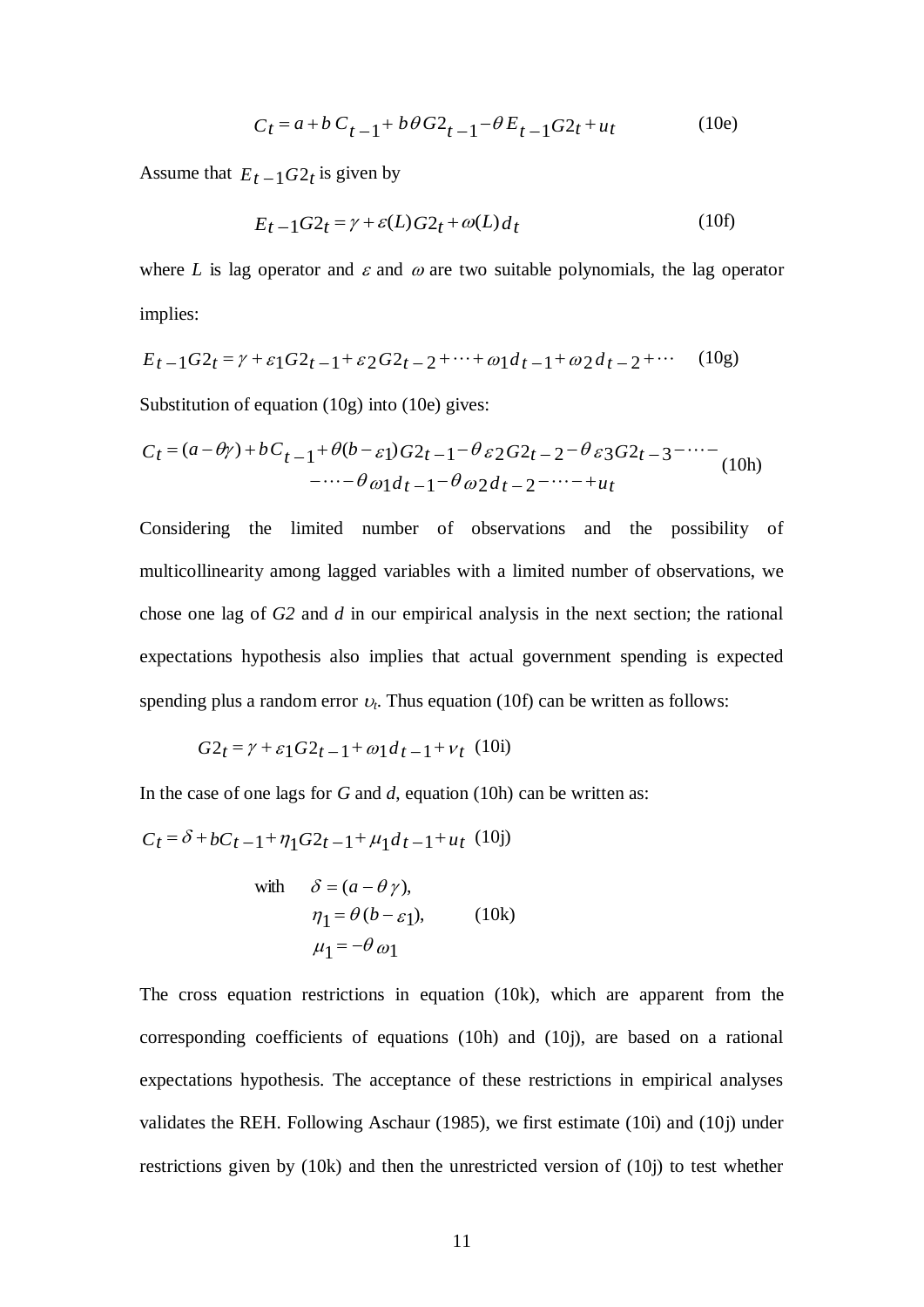the restrictions are violated or not. The REH is rejected when the restrictions are violated.

There are two main types of difficulties associated with this form of intertemporal consumption function. The first is a general one associated rational expectations since only past values of  $G2$  and  $d$  may not enough to estimate  $E_t - 1G_2t - 1$ . The second problem is related to the number of lags to be used for annual data and this problem become very acute with the short time series and with the presence of multicolinearity among lag variables as is the case for Bangladesh.

In addition, many authors use a discrete-time version of the Blanchard (1985) model to test the REH and to find the sources of departures from the REH (see Himarios (1995) for a survey). According to the Blanchard (1985) model, the REH breaks down if a fraction  $(\mu)$  of the population dies in each period and transitory consumption or preference shocks are absent:

$$
C_{t} = \alpha \left[ (1+r) A_{t-1} + \sum_{j=0}^{j=\infty} \left( \frac{1-\mu}{1+r} \right)^{j} E_{t} Y_{l,t-j} \right]
$$
(11a)

where  $A_{t-1}$  is the stock of real assets outstanding at the end of period (t-1), *r* is constant real returns on these assets,  $\mu$  is the constant probability of dying,  $Y_{l,t}$  is the real disposable labour income and  $E_t$  is the expectations operator,  $\alpha$  is the propensity to consume out of total wealth. The first term in the brackets is the non-human wealth and the second term is human wealth. This model predicts that the REH fails if  $\mu > 0$ , implying that a fraction of people die in each period, because a positive value of  $\mu$  ( $\mu$ > 0) causes economic agents to use different discount factors for taxes and interest payments (see Himarios (1995), p. 166).

The aggregate budget constraint can be written as follows: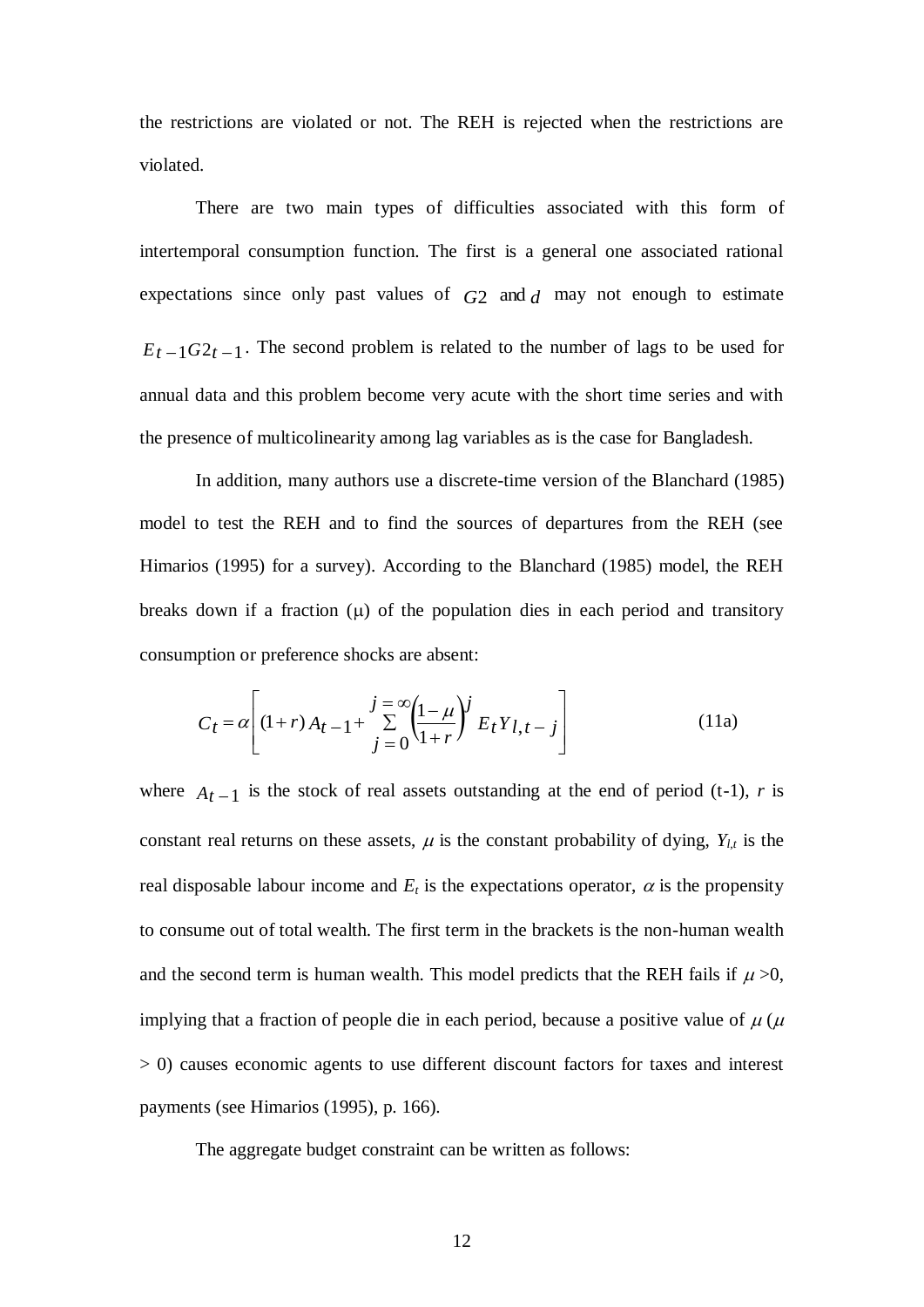$$
A_t = (1+r) A_{t-1} + Y_{l,t} - C_t
$$
 (11b)

 $A_t = (1+r)A_t - 1 + Y_{l,t} - C_t$ <br>
11b) are used by many authorm of observable variable<br>
form of observable variable<br>
tives the following consump<br>
nating human wealth from th<br>
nating human wealth from th<br>
nating human wealth from t Equations (11a, 11b) are used by many authors in deriving the aggregate consumption function in the form of observable variables. For example, Evans (1988) solves the model and derives the following consumption function in the form of non-human wealth by eliminating human wealth from the equation:

$$
C_{t} = \frac{1+r}{1-\mu}(1-\alpha)C_{t-1} - \alpha \mu \frac{1+r}{1-\mu}A_{t-1} + \alpha \varepsilon_{t}
$$
 (11c)

On the other hand, Haque (1988) provides the following consumption function by eliminating (after substituting for) non-human wealth:

$$
C_{t} = (1+r)\left(1 - \alpha + \frac{1}{1-\mu}\right)C_{t-1} - \frac{(1+r)^{2}}{1-\mu}(1-\alpha) C_{t-2}
$$
  
- $\alpha \mu \frac{1+r}{1-\mu} Y_{l,t-1} + \alpha \varepsilon_{t} - \alpha \frac{1+r}{1-\mu} \varepsilon_{t-1}$  (11d)

Hayashi (1982) incorporates both human and non-human wealth in the consumption function:

$$
C_{t} = \frac{1+r}{1-\mu} \Big[ 1 - \alpha(1-\mu) \Big] C_{t-1} - \alpha \mu \frac{(1+r)^{2}}{1-\mu} A_{t-2}
$$
  
 
$$
- \alpha \mu \frac{1+r}{1-\mu} Y_{l,t-1} + \alpha \varepsilon_{t}
$$
 (11e)

where  $\varepsilon_t = \sum_{i=1}^{\infty} (1 - \mu) / (1 + r)^j (E_t - E_{t-1}) Y_{l,t+j}$ *j*  $t = \sum (1 - \mu) / (1 + r)^J (E_t - E_{t-1}) Y_{l, t+1}$  $\infty$  $=$  $= \sum (1-\mu) / (1+r)^{J} (E_t - E_{t-1}) Y_l,$  $\boldsymbol{0}$  $\varepsilon_t = \sum (1 - \mu) / (1 + r)^{J} (E_t - E_{t-1}) Y_{l,t+J}$ . The presence of an infinite

time horizon, i.e.  $\mu = 0$ , indicates that consumption in all three approaches follows a random walk, i.e.  $\alpha =1$ , implying that only lagged values of consumption rather than any other variables explains current consumption (Hall (1978)).

Examining the validity or departures, if any, of the REH using equations 11c, 11d and 11e is based on whether  $\mu > 0$  or  $\mu = 0$ ; and consequently, whether all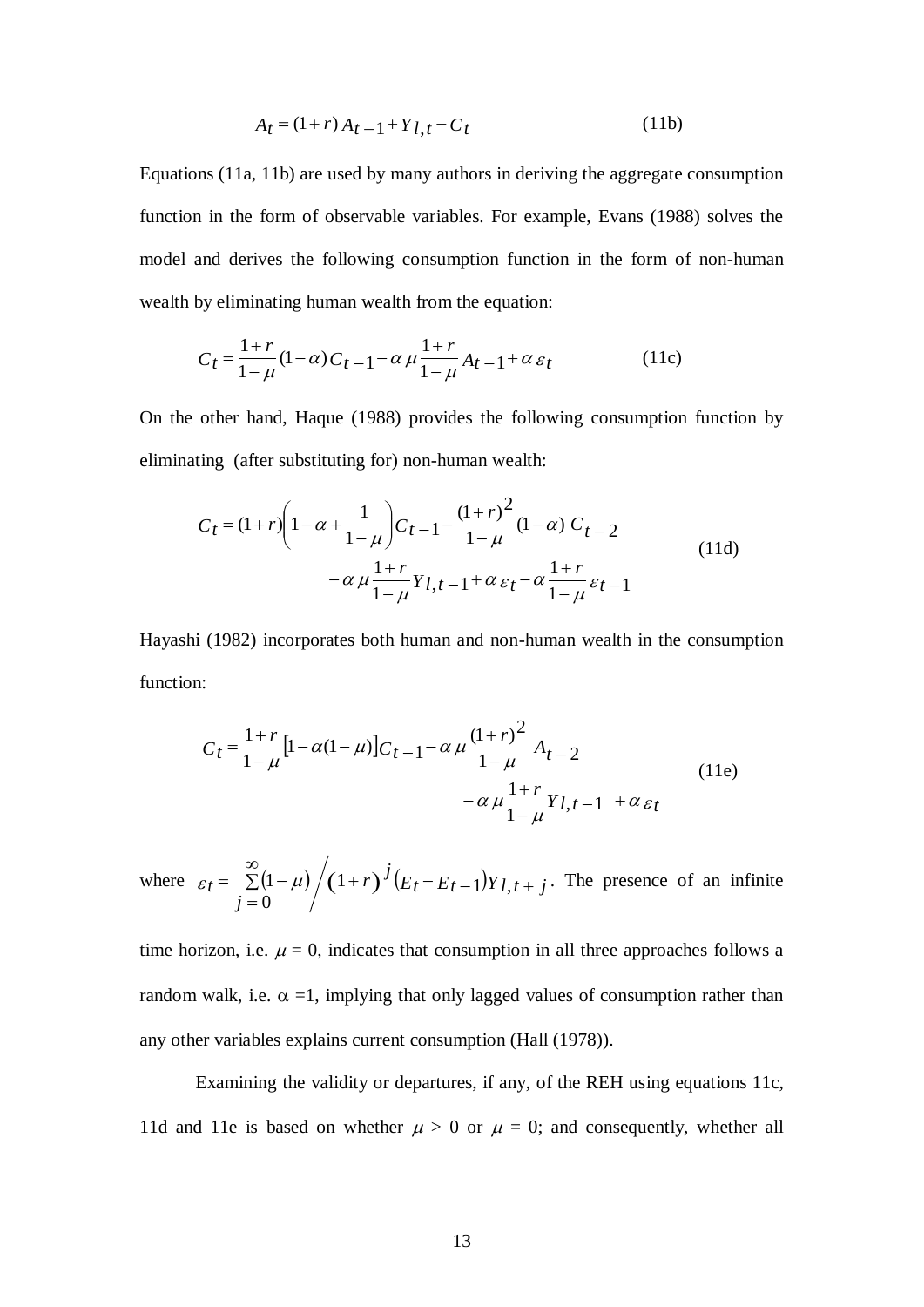coefficients other than lagged consumption are zero<sup>8</sup>. The REH breaks down if  $\mu > 0$ . The difference in the time horizons of the government and of private economic agents has been considered as a potential source of failure of the REH (Haque (1988)). A positive value of  $\mu$  generates a positive coefficient of lagged income: a positive and statistically significant coefficient of lagged income invalidates the REH. On the other hand, a zero vale of  $\mu$  gives a positive coefficient of lagged consumption but a zero value for the coefficient of lagged income: current consumption only depends on past consumption rather than on any other variable. Thus, differences in the horizons of the government and of private economic agents cannot be regarded as a source of departure from the REH.

Results of the linear version of 11c, 11d and 11e encounter the following difficulties (Himarios's (1995)): Firstly, the equations are misspecified because of the violation of the perfect capital market assumption. Secondly, (non-linear) restrictions implicit in each equation are not taken into account with linear estimation. Himarios's (1994) (reviewed in Himarios's (1995)) shows that the Blanchard (19885) model gives the following three equivalent solutions, corresponding to equations 11c-11e, when the assumption of perfect capital markets is relaxed:

$$
C_t = \left(\frac{1+r}{1-\mu}\right)(1-\alpha)C_{t-1} - \alpha \mu \left(\frac{1+r}{1-\mu}\right)A_{t-1} + \lambda Y_t
$$
  

$$
- \lambda \left(\frac{1+r}{1-\mu}\right)(1-\alpha)Y_{t-1} + u_t
$$
 (11c')

$$
C_{t} = \left(\frac{1+r}{1-\mu}\right)[1+(1-\alpha)(1-\mu)]C_{t-1} - (1-\alpha)\frac{(1+r)^{2}}{1-\mu}C_{t-2} + \lambda Y_{t}
$$
  
 
$$
-\left(\frac{1+r}{1-\mu}\right)[\alpha\mu + \lambda[(1-\mu)+(1-\alpha)]]Y_{t-1} + \lambda(1-\alpha)\frac{(1+r)^{2}}{1-\mu}Y_{t-2} + \eta_{t}
$$
  
(11d')

1

<sup>&</sup>lt;sup>8</sup> A zero value of  $\mu$  supports the assumption of infinite horizon that the individual's subjective probability of survival is unity while a positive value of  $\mu$ , i.e. a fraction of population ( $\mu$ ) dies each period, indicates a finite horizon or survival rate.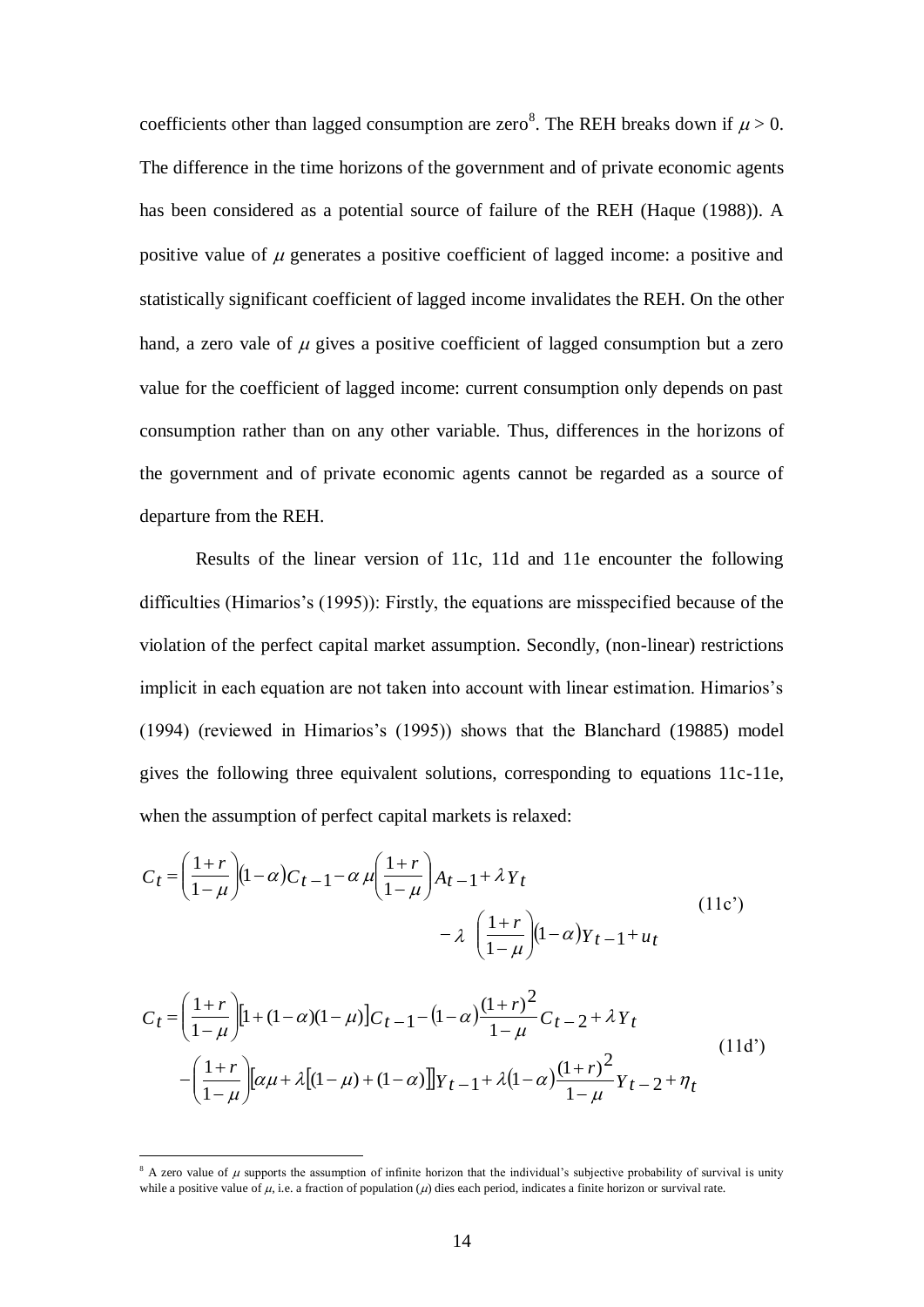$$
C_{t} = \left(\frac{1+r}{1-\mu}\right)[1-\alpha(1-\mu)]C_{t-1} - \alpha\mu\frac{(1+r)^{2}}{1-\mu}A_{t-2} + \lambda\gamma_{t}
$$
  
 
$$
-\left(\frac{1+r}{1-\mu}\right)[\lambda - \alpha(\lambda-\mu)]\gamma_{t-1} + u_{t}
$$
(11e')

The parameter  $\lambda$  represents the fraction of income that goes to liquidity constrained households. If  $\mu = \lambda = 0$ , then equations 11c'-11e' reduce to a random walk specification. Thus when equations 11c'-11e' are estimated as unconstrained linear models that ignore liquidity constraints and finite time horizons. If the null hypothesis that there is no liquidity constraint (i.e.  $\lambda = 0$ ) is rejected, it could be argued that the presence of liquidity constraints causes the REH to fail. Similarly, if the null hypothesis implying the presence of infinite horizon ( $\mu = 0$ ) is rejected, it could be argued that the presence of a finite horizon causes the violation of the REH.

Similar to equation 11d above, Haque (1988) explores whether a finite time horizon in life span, i.e.  $\mu > 0$ , and resulting differences in discount factors of the private and government sectors are causes of departure from the REH. He uses following linear model in his estimation:

$$
C_t = \eta_0 C_{t-1} + \eta_1 C_{t-2} + \eta_2 (Y_{t-1} - T_{t-1}) + v_t
$$
 (12a)

A statistically insignificant  $\eta_2$  implies that the individual's subjective probability of survival is unity, supporting the assumption of an infinite time horizon, and so that the differences in the horizons between the government and private economic agents cannot be regarded as a source of the departure from the REH (Haque (1988), p. 328).

Khalid (1996) also uses the following reduced form equation to explore the sources of departures the REH in 20 LDCs (p. 420):

$$
C_t = \lambda_0 + \lambda_1 C_{t-1} + \lambda_2 Y_{t-1} + \lambda_3 Y_{t-2} + \lambda_4 G_{t-1} + \lambda_5 G_{t-2} + u_t (12b)
$$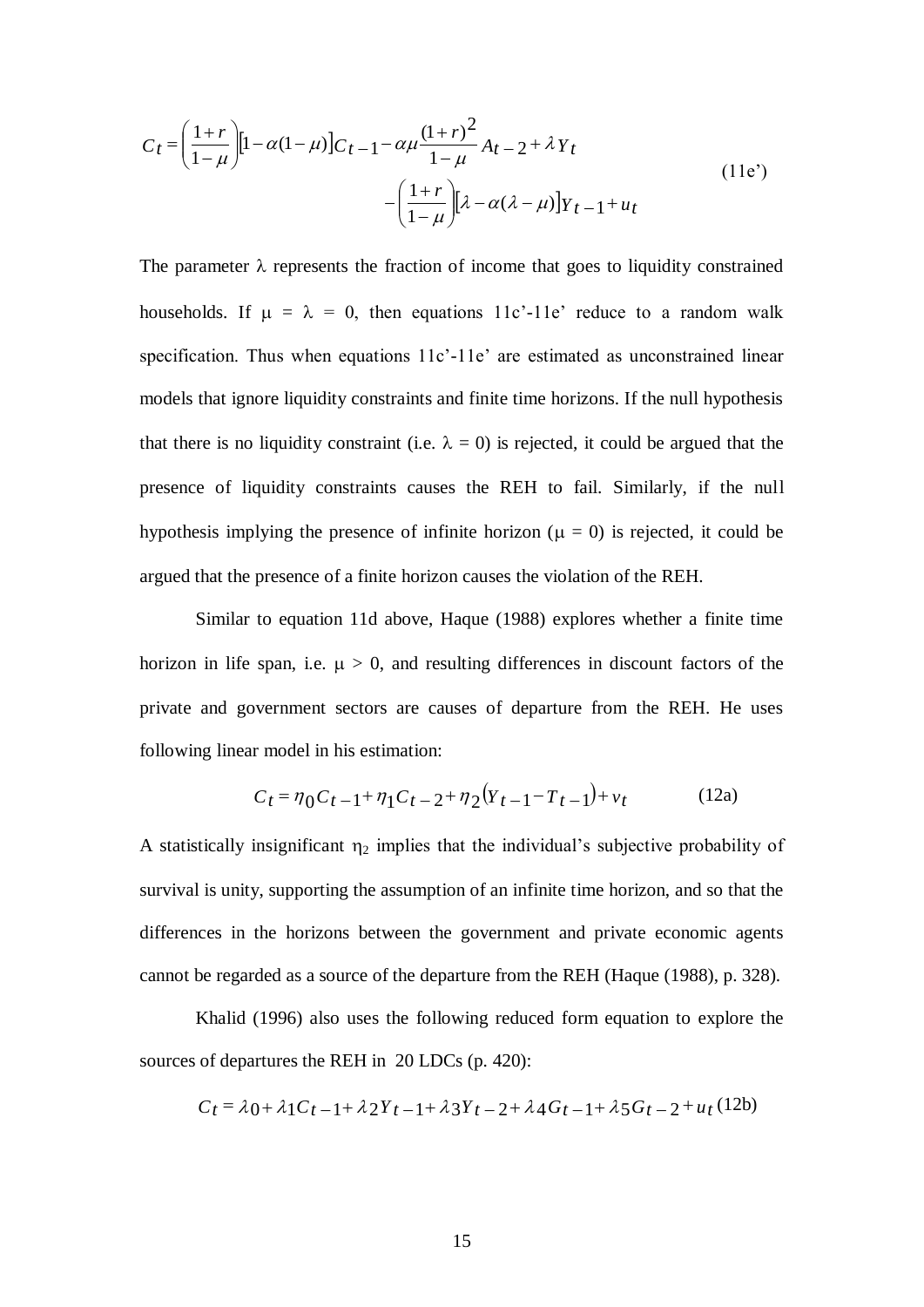the coefficient of  $C_{t-1}(\lambda_l)$  is statistically significant and close to unity when (current) consumption follows a random walk. On the other hand, if the lagged income coefficients are statistically significant, then economic agents faced liquidity constraints since the consumption of economic agents without liquidity constraints should depend upon current income rather than past income.

# **3.2 The twin deficits and REH**

The Keynesian proposition asserts that the government deficits resulting from excess or increased government expenditures reduce current account or trade surpluses, and vice versa. One of the policy implications of the Keynesian proposition is the desirability of raising taxes in order to reduce budget deficits, which in turn will reduce trade deficits. The REH, in contrast with the Keynesian proposition, states that a tax increase would contract budget deficits but would not alter trade or current account deficits.

Rearranging the accounting identity relating gross national income on an expenditure basis and an income basis, the link between fiscal accounts and the external balance can be expressed as (Agenor (1999)):

$$
(IP - SP) + (G – T) = M – X – NT
$$
 (13a)

Where  $I^P$  is private investment,  $S^P$  is private saving, G is government spending, T is government revenue,  $M$  is imports,  $X$  is exports and  $N_T$  is net current transfers from abroad. This equation states that as long as  $(I^P \cdot S^P)$  remains stable, changes in fiscal deficits (*G-T*) will be closely associated with movements in current account deficits  $(X-M - N_T)$ . However, the relationship between fiscal and external deficits may be weakened if increases in government expenditures are associated with reductions in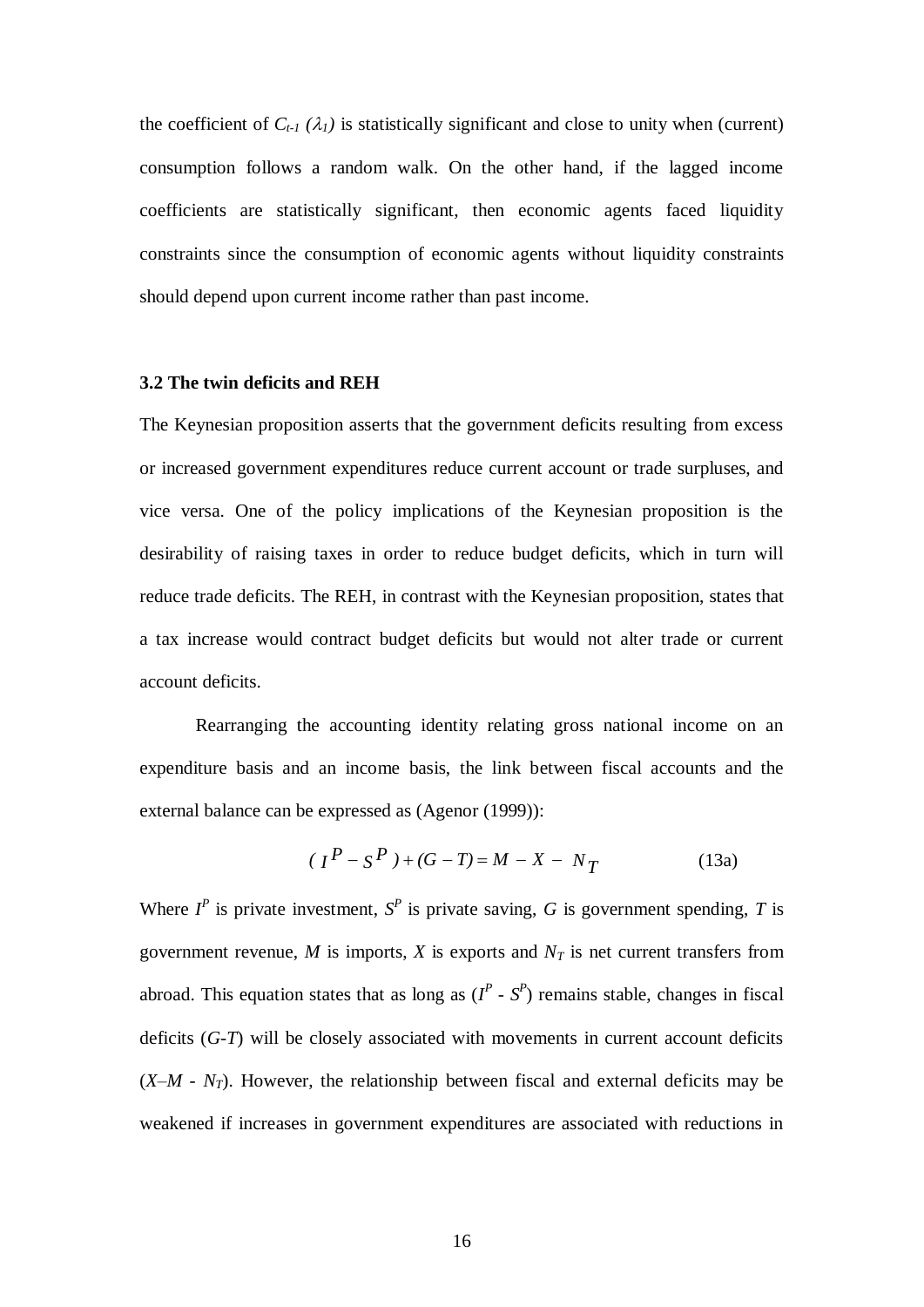private investment (the crowding out effect). This happens when economic agents can anticipate that a current increase in public debt is associated with a future tax increase. Thus, the following specification can be used to test whether fiscal deficits cause trade deficits:

$$
TD = \alpha + \alpha_1 d \tag{13b}
$$

TD is trade deficits and *d* s budget deficits. A statistically insignificant  $\alpha_l$  confirms the REH while a negative and statistically significant  $\alpha_l$  violates the REH.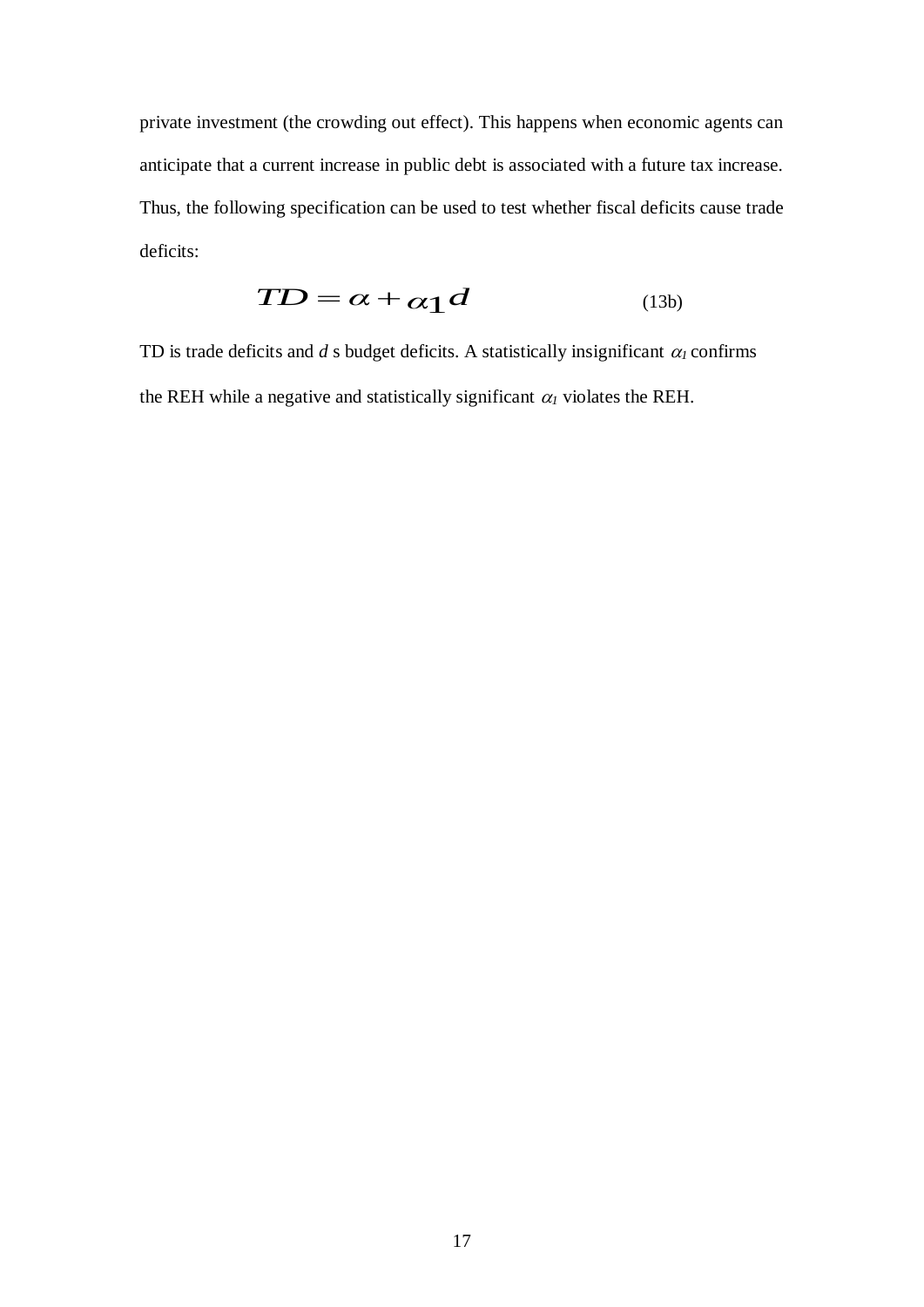# **4. Interpretation of the results of the REH and the crowding-out hypotheses for Bangladesh, 1974-2001**

Integration and cointegration analyses are used in our empirical investigation (Engle and Granger (1987)). The integration analysis shows that data are first difference stationary, i.e. the levels are non stationary, while the first differences are stationary (table 1 in the appendix). Results from cointegration regression are reported in table 2 in the appendix.

The general findings of the extensive empirical exploration in this paper confirm that the REH is violated in Bangladesh where the presence of liquidity constrained households, i.e. the presence of imperfections in the financial markets and finite survival rates are the sources of deviation from the REH. Empirical results show that real per capita private consumption (C) under various specifications is cointegrated generally at the 5% level with real per capita income (Y), government expenditures before and after interest rate repayments (G  $\&$  G2), taxes (T), interest rate (r) and government's interest repayments (RB) (table 2 in the appendix). The results from the corresponding error correction models for various specifications support the long-run relationships of private consumption with income, interest rate and fiscal variables (table 3 in the appendix).

The cointegrated or long-run relationship of C with G or G2 and T invalidates the REH since this proposition postulates no impact or relationship on private consumption of G and T (equations 1, 6 and 9 in table 2 in the appendix). The results reveal that the coefficient of G2 is negative and statistically significant, implying that an increase in government expenditures (exclusive of interest rate repayments) reduces private consumption. The coefficient of taxes becomes statistically significant with a negative sign when government expenditures (G or G2) are excluded from the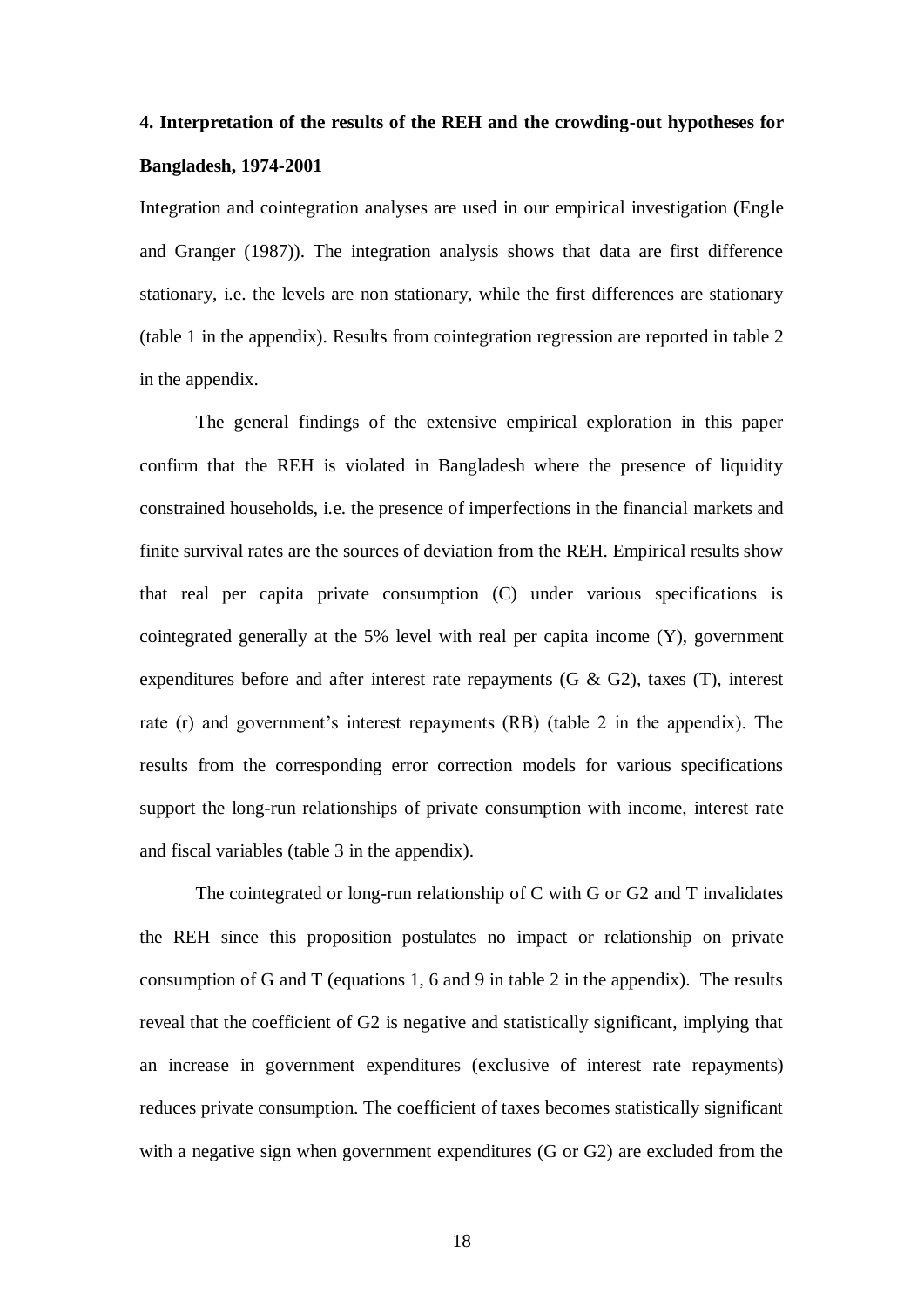model. This is plausible since the impact of fiscal policies could be captured by government expenditures when both G (or G2) and T are included, causing T to be insignificant in the model.

Results also reveal that the coefficient of budget deficits is negative and statistically significant, implying that an increase in budget deficits reduces private consumption (equations 4 and 7 in table 2 in the appendix). In addition, the coefficient for interest rate is negative and statistically significant (equation 9b in table 2 in the appendix). Deficit financing raises real interest rates, which in turn reduce private or any other interest sensitive form of private spending. Empirical results on the relationship between budget (d) and trade deficits reveal that budget deficits exert a positive and statistically significant impact on trade deficits, refuting the REH (equation 13b in table 2 in the appendix).

Thus, our results on the private consumption function estimation, and the relationship between trade and budget deficits do not confirm the REH. The REH is also rejected due to the violation of restrictions explained in equation 5 on equations 4 and 8: (i)  $a_1 < 1$  and (ii)  $a_1 = |a_2|$  and  $a_2 = a_3$  (table 2 in the appendix)<sup>9</sup>.

The violation of  $a_1 < 1$  ( $a_1 = 1.23$ , in equation 4 without an intercept and  $a_1 = 1.22$  in equation 8 with an intercept) is simply due to the fact that private consumption in a developing country such as Bangladesh is influenced by many unreported factors. There are many sources of incomes that are not included in the national account and thus per capita income is generally underestimated. This result is

1

<sup>&</sup>lt;sup>9</sup> The restriction  $a_1 < 1$  implies that marginal propensity to consume is less than one;  $a_1 = |a_2|$  implies that consumption losses due to an imposition of taxes are equal to consumption gains resulting from a same amount of increase in income or vice versa;  $a_2 = a_3$  asserts that deficits incurred by the government today will be completely offset by rising taxes in the next period.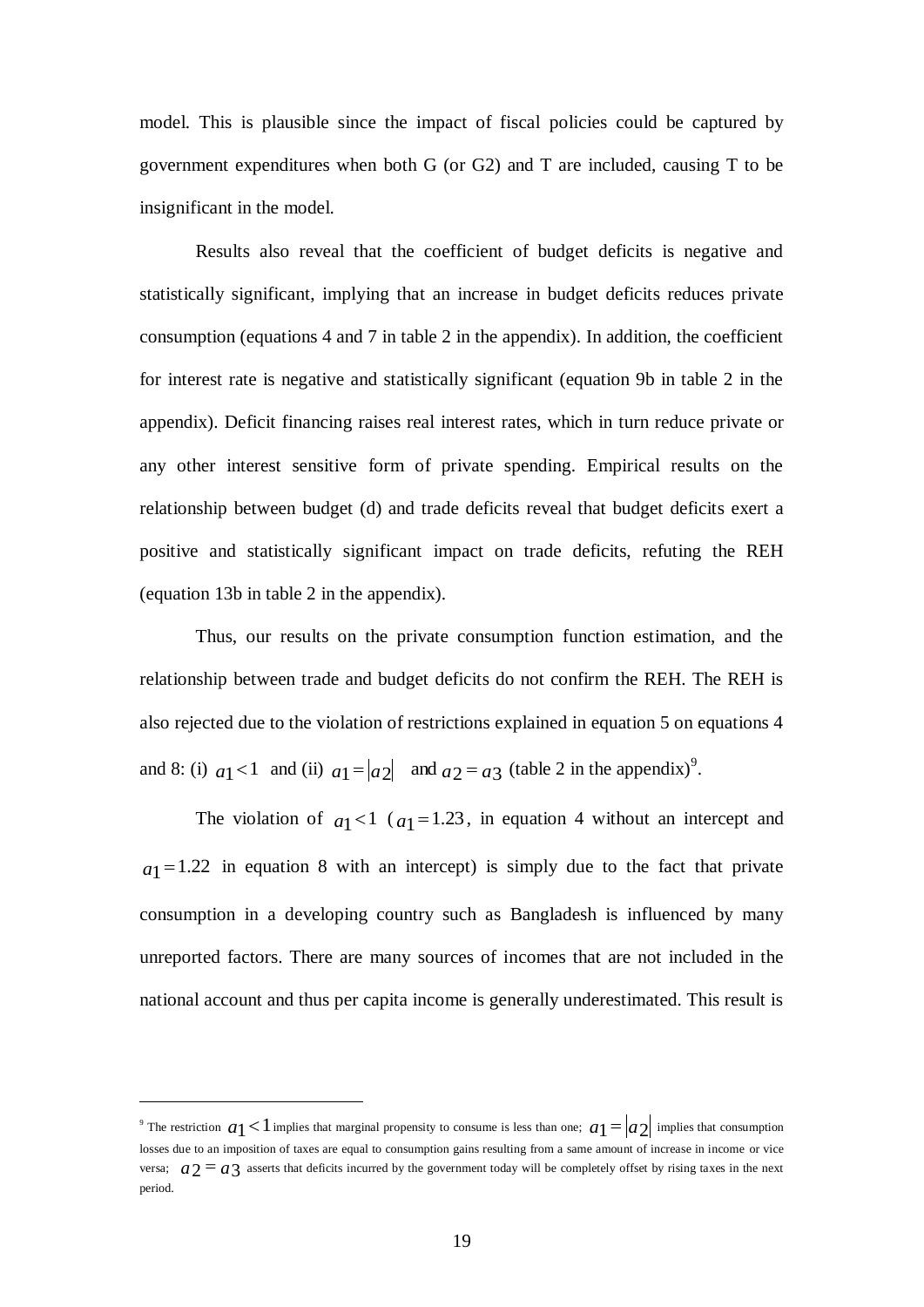also consistent with the poor accounting system in Bangladesh in which many economic activities are left unreported.

Our results violate the restriction  $a_1 = |a_2|$ :  $a_1 = 1.23$  and  $a_2 = -0.23$  in equation 4 without an intercept,  $a_1 = 1.22$  and  $a_2 = -0.376$  in equation 8 with an intercept. The violation of this restriction indicates the differential impact on private consumption of income and taxes and thereby invalidates the REH.

Our results also give  $a_2 = -0.227$  and  $a_3 = -0.137$  for equation 4 without an intercept and  $a_2 = -0.376$  and  $a_3 = -0.002$  equation 8 with an intercept (table 2 in the appendix). The violation of the restriction  $a_2 = a_3$ , i.e. the differential impact of taxes and government spending on private consumption, implies that the consumption decision of a rational agent will be affected by government fiscal policy. The finding of  $|a_2| > |a_3|$  indicates that a reduction in consumption caused by a rise in taxes is higher than a reduction in consumption due to a rise in government expenditures. This differential impact implies that a rising deficit financing financed by issuing bonds instead of taxation will tend to raise consumption owing to the wealth effects.

Similarly, the estimates of coefficients of equation 9 also reject the REH because the restriction that the coefficient of Y be equal in absolute value to the coefficient of G2 is not satisfied (table 2 in the appendix). The rejection of the REH in our analysis in the case of Bangladesh should imply the acceptance of the crowding out hypothesis, which is confirmed by the negative and statistically significant coefficients of G, G2, T and r in our analysis.

The results on the rational expectations rule also tends to some extent to violate the REH $^{10}$  (table 4 in the appendix). We first consider the estimated values of

1

 $10$  As explained in the footnote of table 4 below, Eviews gives somewhat unstable and implausible results, which are mainly caused by the mis-specification of the model, since only past values of *G2* and *d* may not enough to estimate *Et-1G2t-1*. In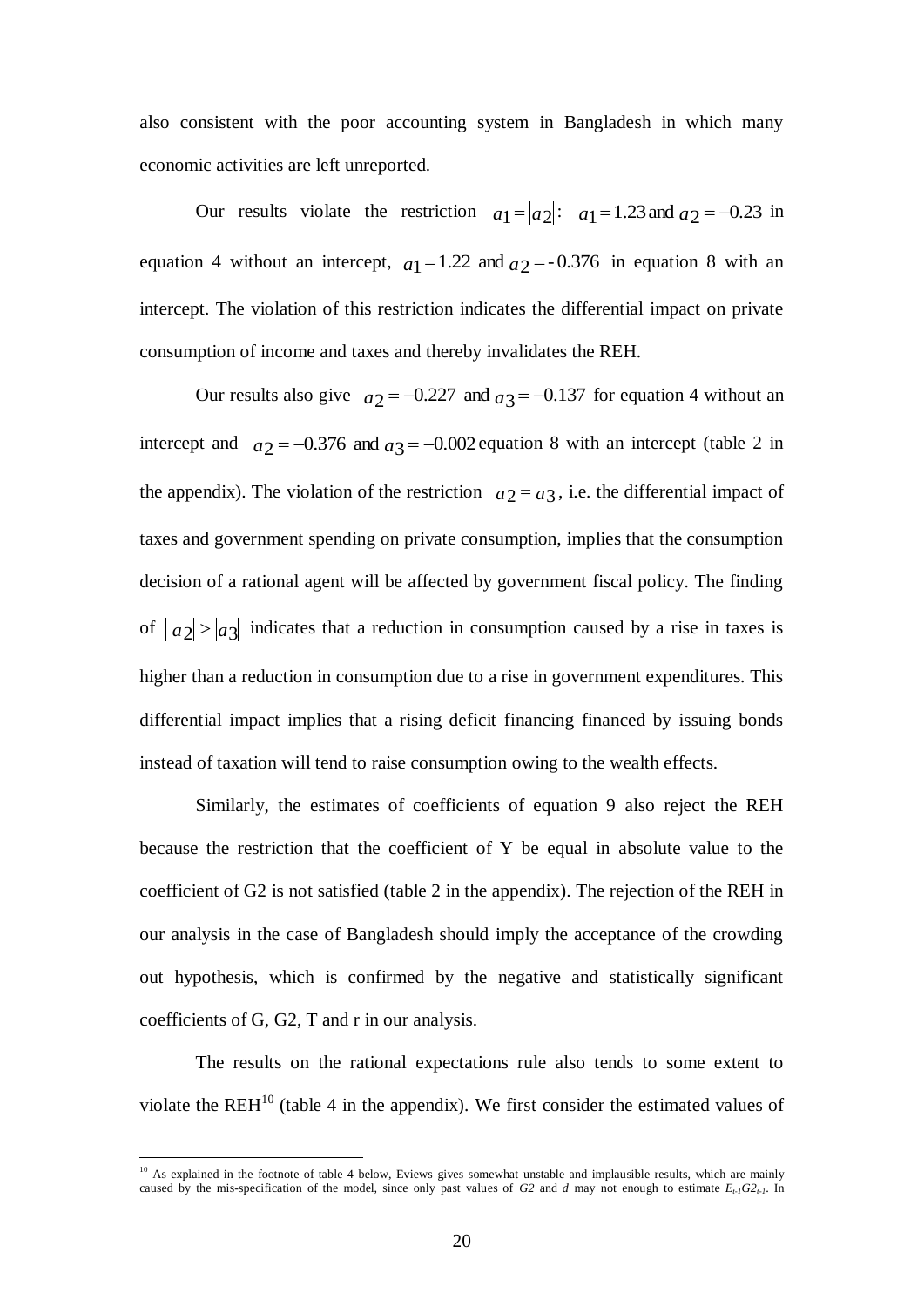$b$  and  $\theta$ . The results on  $b$  are contradictory: the value of  $b$  is statistically insignificant in the unrestricted model while statistically significant in the restricted model. The parameter  $\theta$  measures the extent of the *ex ante* crowding out of private consumption expenditures by government expenditures.  $\theta = -0.38$  and is statistically significant, indicating a certain degree of complementarity between government and private expenditure. This result contradicts our earlier findings<sup>11</sup>. Having found the violation of the REH in the Buiter-Tobin type models and contradictory results in rational expectation models, further investigation using linear and non-linear models is carried out in order to explore the robustness of the results from Buiter-Tobin type models.

Empirical results from all three models (equations 11c, 11d & 11d) reveal that consumption follows a random walk, i.e.  $\alpha =1$  is rejected (table 5 in the appendix). On the other hand, the empirical results support the presence of infinite horizon, i.e.  $\mu =$ 0, which implies that consumption should follow a random walk, i.e.  $\alpha =1$ . These conflicting findings, which are thought to be caused by model mis-specification and non-linear restrictions, lead us to estimate equations 11c', 11d' and 11e', which incorporate financially constrained households  $(\lambda)$ . Empirical findings from the nonlinear estimation of these models reveal that  $\mu$  and  $\lambda$  are statistically significant (table 6 in the appendix). These results imply that the presence of finite horizons (i.e.  $\mu > 0$ ) and the presence of financial constrained households or imperfections in financial markets (i.e.  $\lambda > 0$ ) are the sources of the failures of the REH. Both sources of failure

<u>.</u>

addition, selecting the number of lags to be used for annual data is arbitrary and difficult and such problems become very acute with the short time series as is the case for Bangladesh.

<sup>&</sup>lt;sup>11</sup> As explained above, the finite horizon  $(\mu > 0)$  and the presence of liquidity-constrained individuals are considered as the main sources of deviation from the REH. Estimated results from the linear and non-linear version of equations 11c, 11d & 11e are used to explore the sources of the departures of the REH (tables 5 and 6 in the appendix). The presence of infinite horizon, i.e.  $\mu = 0$ , suggests that consumption in all three approaches follows a random walk: only lagged values of consumption rather than any other variables explains current consumption (Hall (1978)). A linear models test the hypothesis that all coefficients other than the coefficient of lagged consumption are insignificant, i.e. consumption follows a random walk model, implying that the coefficient of lagged consumption is one (Hall (1978)). On the other hand, the non-linear models examine whether  $\mu = 0$  and  $\alpha = 1$ .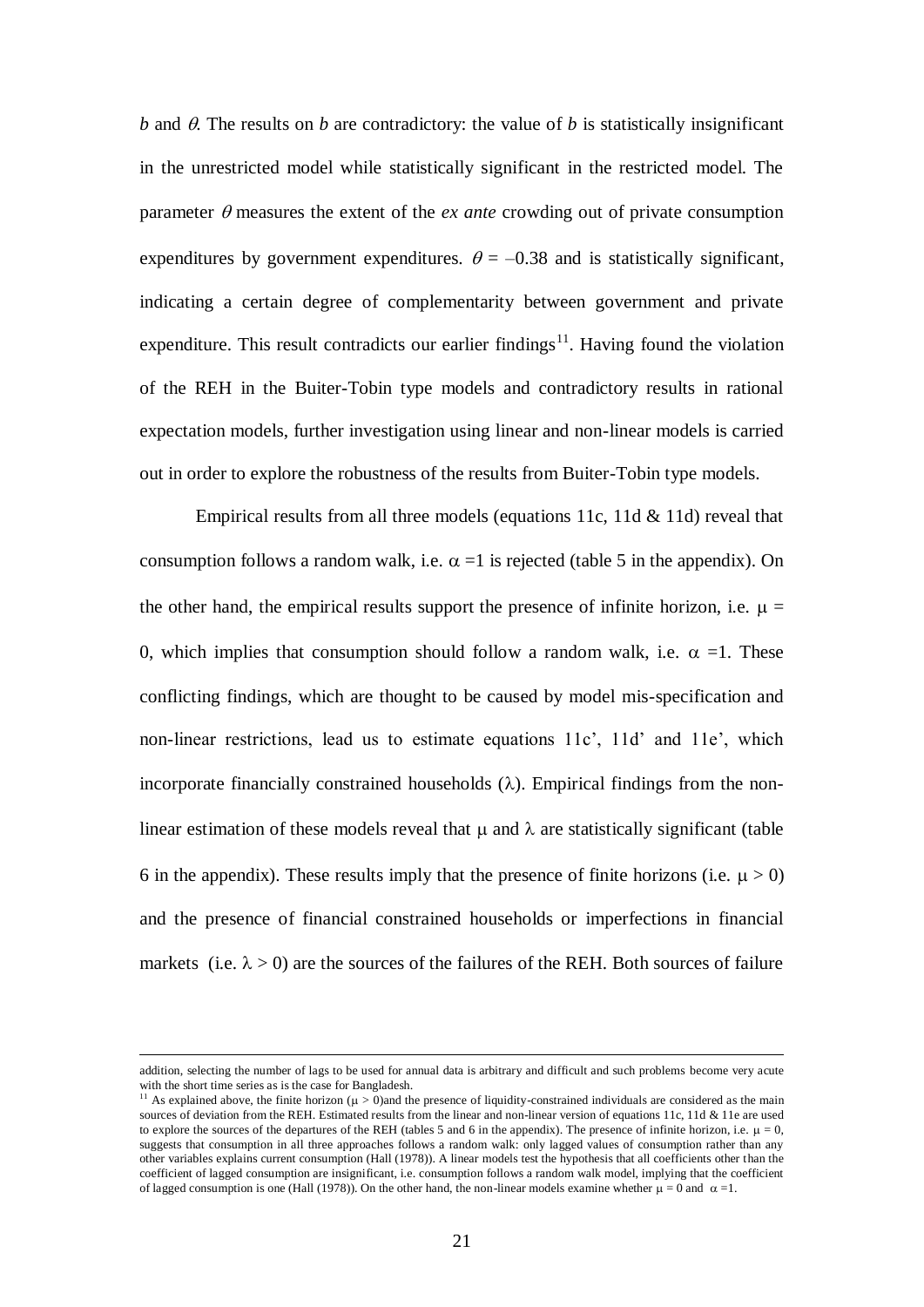of the REH are consistent with the existing literature on developing countries (Ghatak and Ghatak (1996), Khaled (1996), Haque (1988)).

The results of linear estimation of equations 11c' and 11d' reveal that the coefficients of lagged income or lagged disposable income in all three models are positive and statistically significant (table 6 in the appendix). The positive coefficient of past income implies that a group of individuals is faced with liquidity constraints, so that their consumption decision is also influenced by past income. Thus, these results in 11e' are consistent with the non-linear estimation results. Similar results are derived when the Khaled (1996) model, which includes income and government expenditures, is estimated. The results in the Khaled (1996) model reveal that lagged government expenditures exert a positive impact on current consumption. This result is consistent with the fact that (lagged) government expenditures increase (lagged) private income, which in turn raises (current) consumption.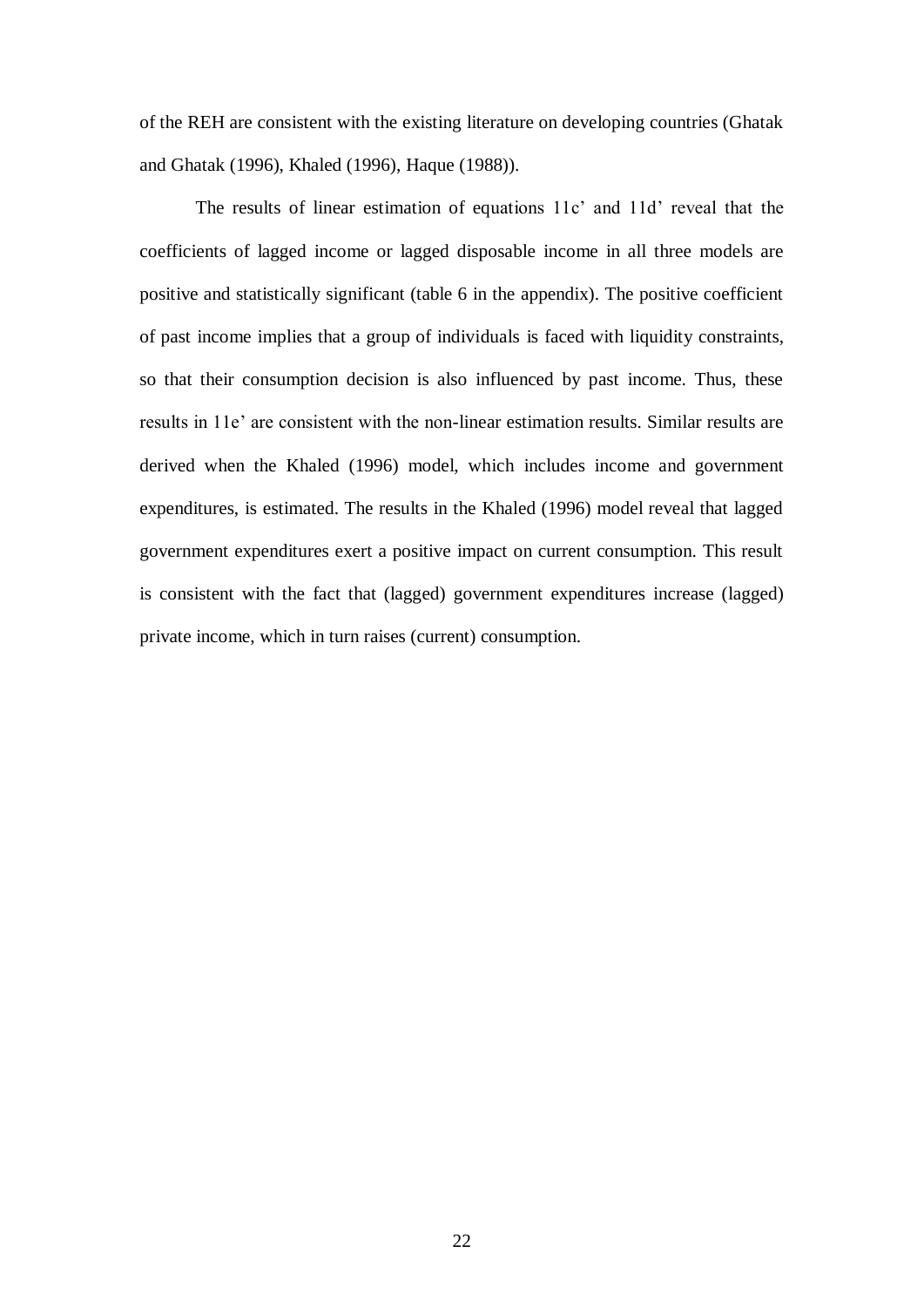#### 5. **Conclusions**

This paper examines the Ricardian equivalence hypothesis (REH) and its sources of failure in the case of Bangladesh using various types of theoretical specifications, annual data from 1974-2001 and linear and non-linear time series techniques. The empirical findings tend to invalidate the REH and reveal that a finite time horizon and the presence of liquidity-constrained individuals are the sources of deviation from the REH. Empirical results show that real per capita private consumption (C), under various specifications, is cointegrated generally at the 5% level with real per capita income (Y), government expenditures before and after interest rate repayments (G  $\&$ G2), taxes (T), budget deficits (d) and the interest rate (r).

The results reveal that the coefficients of G2, d and r are is negative and statistically significant, implying that an increase in these variables reduces private consumption: deficit financing raises the real interest rate which in turn reduces private or any other interest sensitive form of private spending. The coefficient for the variable taxes becomes statistically significant with a negative sign when government expenditures (G or G2) are excluded from the model. This result is plausible, since the impact of fiscal policies is captured by government expenditures when both G (or G2) and T are included, causing T to be insignificant in the model.

Empirical findings on the relationship between the budget (d) and trade deficits imply that budget deficits exert a positive and statistically significant impact on trade deficits, refuting the REH. Thus, our results on private consumption function estimation, and on the relationship between trade and budget deficits do not confirm the REH.

The finding of the differential impact of taxes and government expenditures violates the REH and indicates that a reduction in consumption caused by a rise in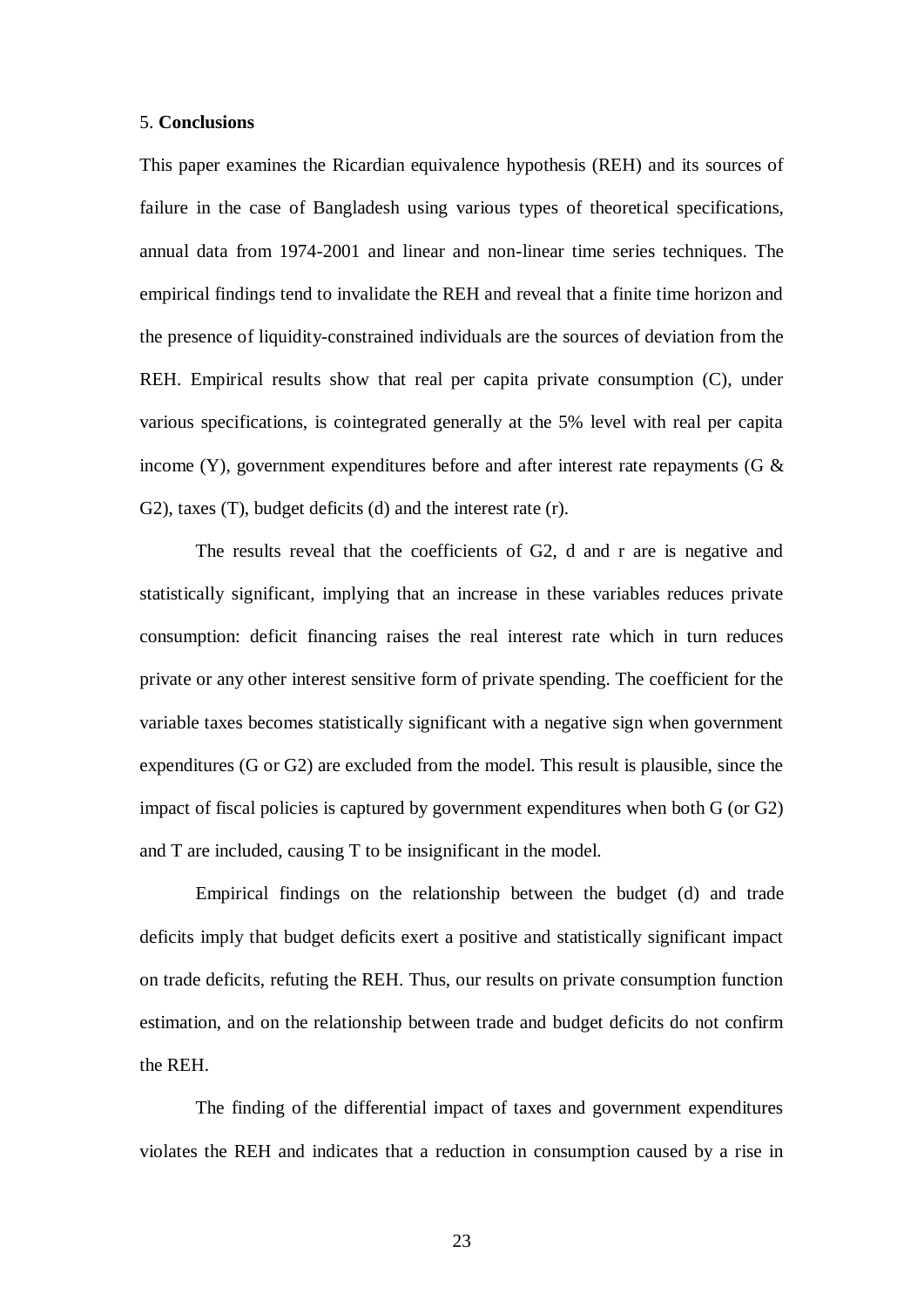taxes is higher than a reduction in consumption due to a rise in government expenditures. This differential impact implies that a rising deficit financed by issuing bonds instead of taxation will raise consumption owing to wealth effects. The violation on this restriction indicates the differential impact on private consumption of income and taxes and hereby invalidates the REH.

Results from non-linear estimation methods imply that the presence of finite horizons and the presence of financial constrained households or imperfections in the financial markets are the sources of the failures of the REH. The results from the linear model reveal that the coefficients of lagged income or lagged disposable income positively affect current consumption, implying that some individuals are faced with liquidity constraints, therefore their current consumption decision is also influenced by past income. Thus both linear and non-linear methods provide consistent results which confirm the existing literature.

In short, our extensive empirical exploration confirms that the REH is violated in Bangladesh where the presence of liquidity constrained households, i.e. the presence of imperfections in the financial markets and finite survival rates are the sources of the deviation of the REH. Thus, fiscal policies should be used as important policy instruments in order to boost private consumption and control trade deficits, which are the prime goals of stabilisation policies being followed in Bangladesh.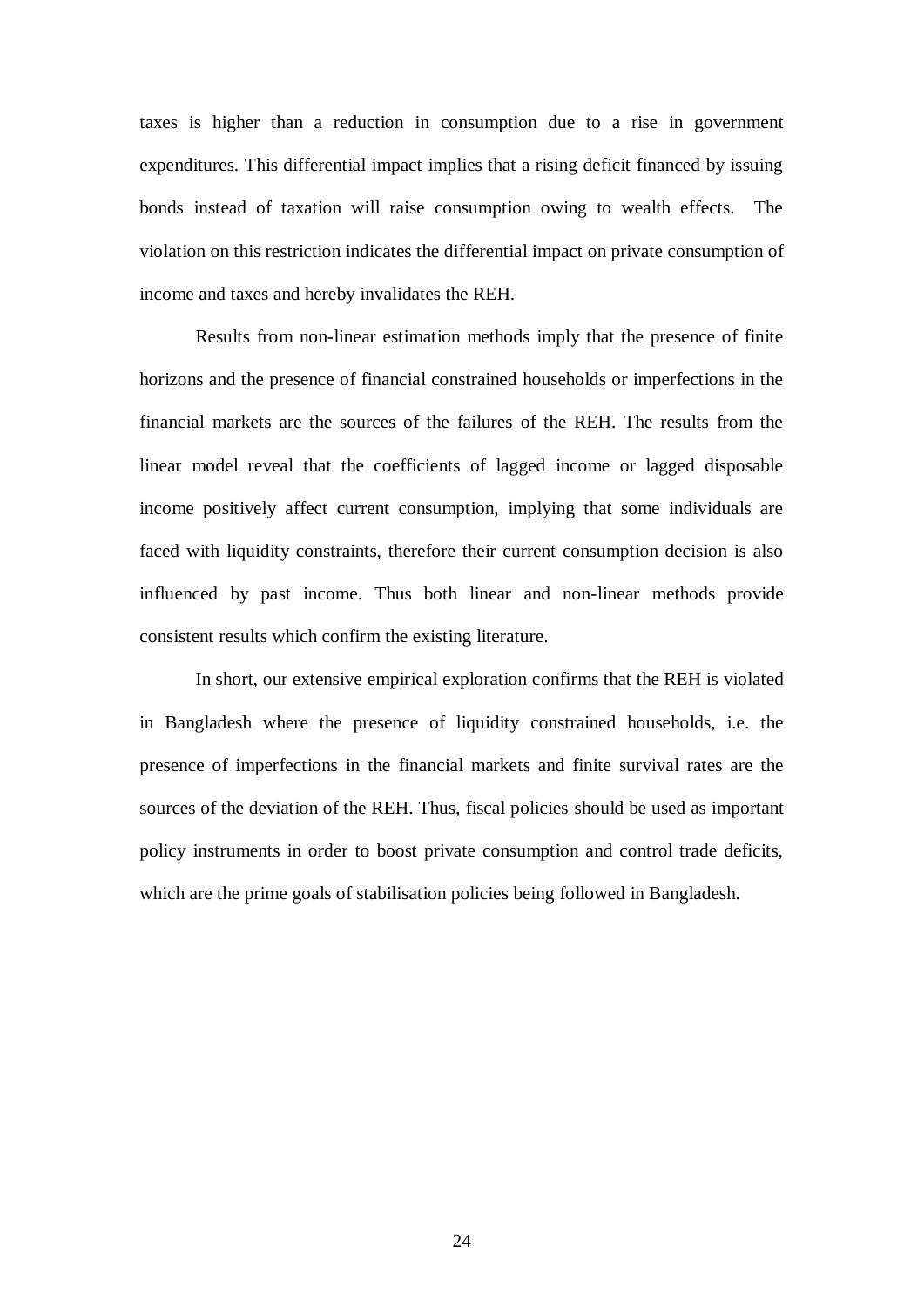## **References**

Agenor, Pierre-Richard (2000) *The Economics of Adjustment and Growth*, Academic

Press, London, chapter three, 'Fiscal Deficits, Public Debt, and the Current Account'.

Aschaur, D.A. (1985) Fiscal Policy and Aggregate Demand, *American Economic* 

*Review*, Vol. 75, pp. 117-127.

Auerbach, Paul and Siddiki (2002) Financial Liberalisation and Economic Development: An Assessment, *Journal of Economic Surveys*, forthcoming.

Barro, R. (1974) Are government bonds net wealth?, *Journal of Political Economy*, Vol. 82, no. 3, pp. 1095-1117.

Barro, R. (1989) The Ricardian approach to budget deficits, *Journal of Economic Perspectives*, Vol. 3, No. 2, pp. 37-54.

Becker, T. (1998) An Investigation of Ricardian Equivalence in a Common Trens Model, *Journal of Monetary Economics*, Vol. 39, p. 405-431.

Blanchard, O. (1985) Debt, Deficits and Aggregate Demand, *Journal of Political Economy*, 93(2), 223-247.

Boskin, M.J. (1988) Concepts and Measures of Federal Deficits and Debt and Their Impact on Economic Activity, in: K. Arrow and M.J. Boskin, eds., *The Economics of Public Debt,* Macmillan, London.

Buiter, W. and Tobin, J. (1979) Debt Neutrality: A Brief Review of Doctrine and Evidence, in G.M. von Furstenburg, ed., Social Security Versus Private Saving, Ballinger, Cambridge, MA.

Charemza, Wojciech W. and Deadman, Derek F. (1997) *New Directions in Econometric Practice*, Edward Elgar, Second Edition, Uk.

Engle, R. F. and Granger, C. W. J. (1987) Cointegration and Error Correction: Representation, Estimation and Testing, *Econometrica*, 52, 251-76.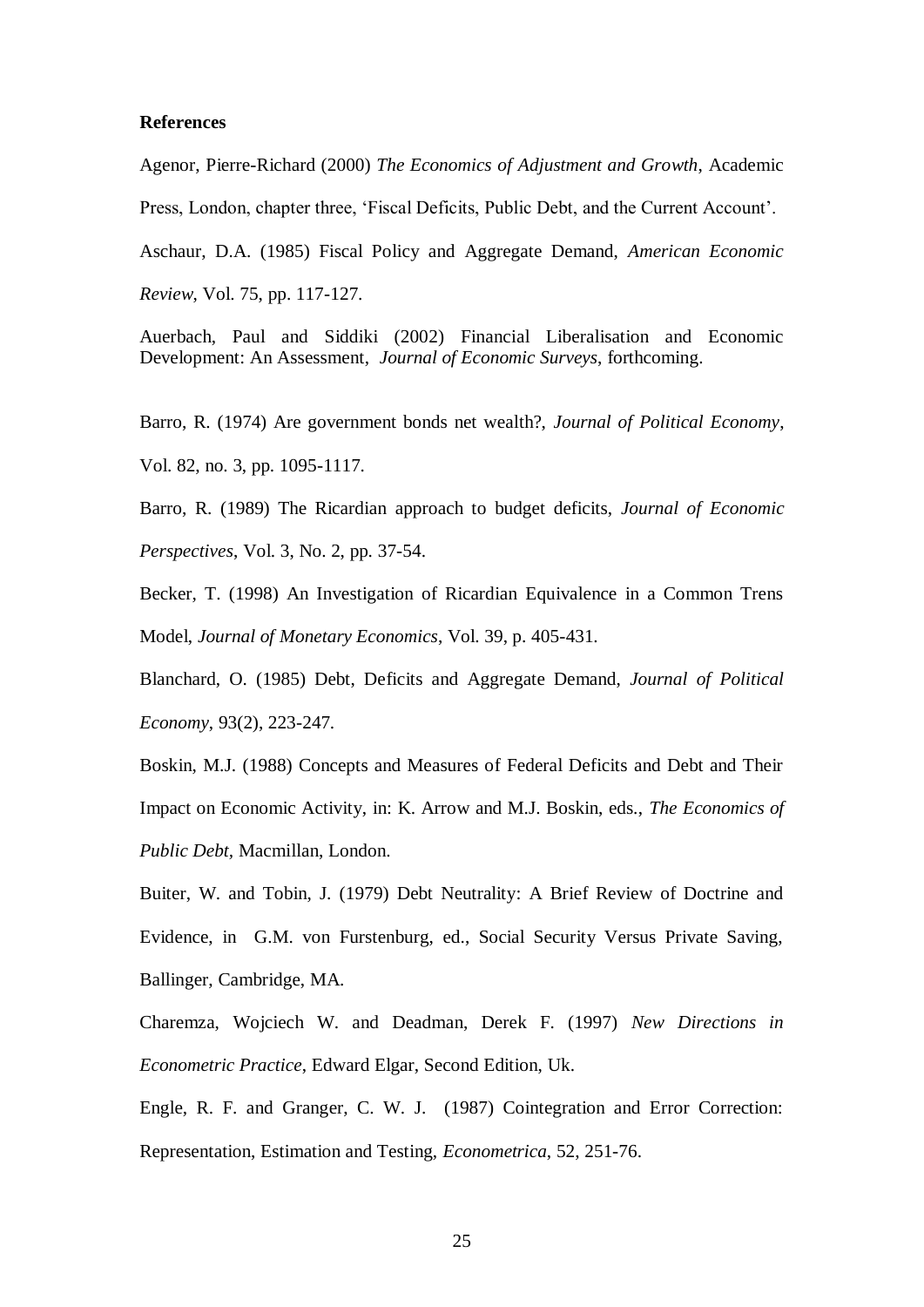Evans, Paul (1988) Are Consumers Ricardian? Evidence for the United States, *Journal of Political Economy*, 96, 983-1004.

Feldstein, M. and Horioka, C. (1980) Domestic Saving and International Capital Flows, *Economic Journal*, 90, 314-329.

Ghatak, Anita and Ghatak, Subrata (1996) Budgetary deficits and Ricardian equivalence: The case of India, 1950-1986, *Journal of Public Economics*, Vol. 60, pp. 267-282.

Ghatak, Subrata (1995) *Monetary Economics in Developing Countries*, Macmillan Press Ltd, Second Edition.

Hall, Robert E (1978) Intertemporal Substitution in Consumption, *Journal of Political Economy*, 86, 339-357.

Haque, Nadeem U. (1988) Fiscal Policy and Private Sector Saving Behavior in Developing Countries, *Staff Papers,* International Monetary Fund, Vol. 35, p. 316-35. Hayashi, Fumio (1994) The Permanent Income Hypothesis: Estimation and Testing by Instrumental Variables, *Journal of Political Economy*, 90, 895-916.

Himarios, Daniel (1994) Non-Ricardian Consumers: Finite Horizons or Liquidity Constraints?, Mimeo, University of Texas at Arlingtson.

Himarios, Daniel (1995) Eüler equation tests of Ricardian equivalence, *Economic Letters*, Vol. 48, p. 165-171.

Khalid, Ahmed M. (1996) Ricardian equivalence: Empirical evidence from developing economies, *Journal of Development Economics,* Vol. 51, pp. 413-432.

Khalid, Ahmed M. and Guan, T. W. (1999) Causality Tests of Budget and Current Account Deficits: Cross-Country Comparisons, *Empirical Economics*, Vol. 24, p. 389-402.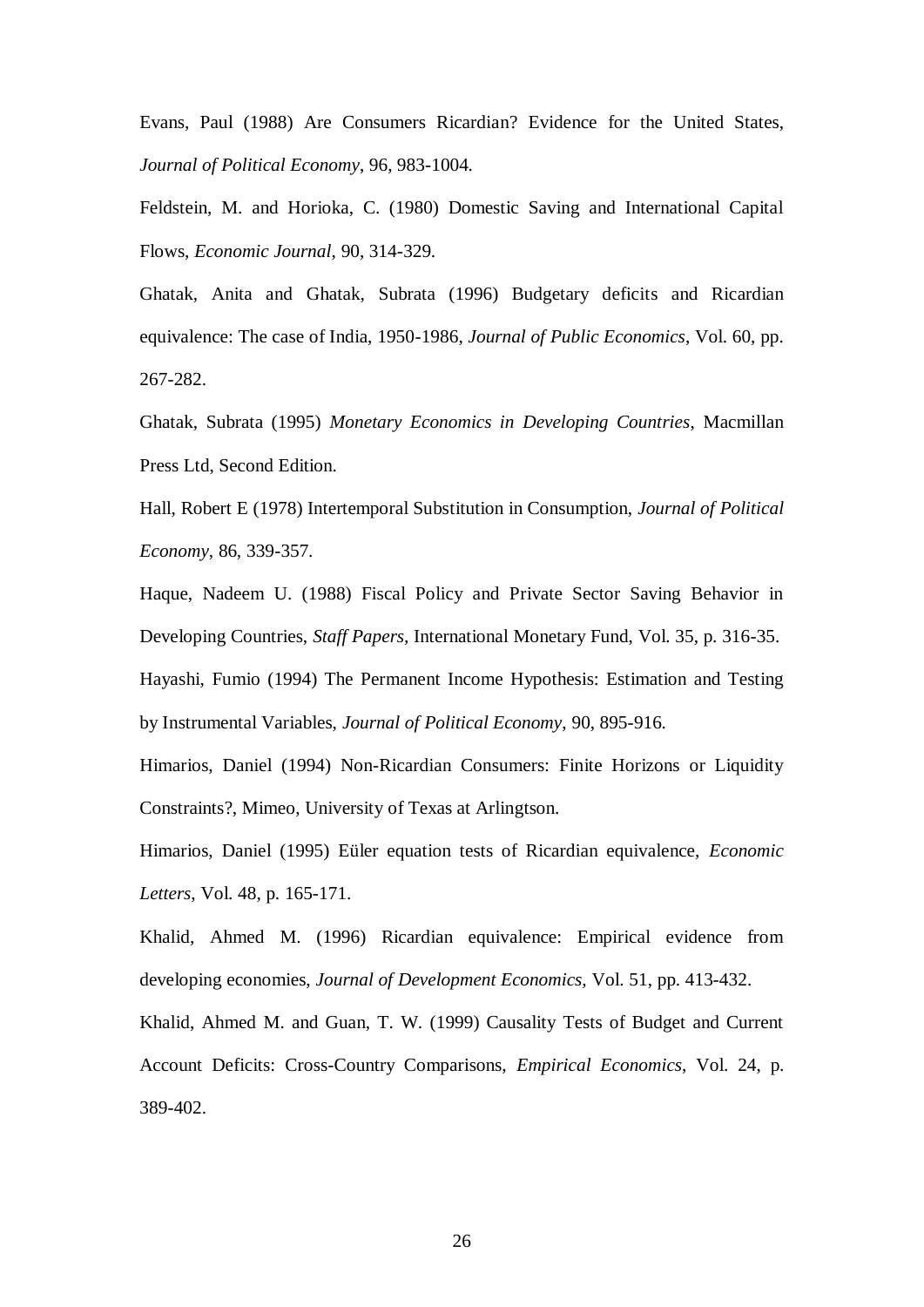Kormendi, Rodger C. (1983) Government Debt, Government Spending, and Private Sector Behaviour, *American Economic Review*, Vol. 73, no. 5, p. 994-1009.

Leiderman, Leonard and Blejer, Mario I. (199) Modeling and testing Ricardian equivalence: A survey, IMF Staff Papers, March, pp. 1-35.

Normandin, Michel (1999) Budget deficit persistence and twin deficits hypothesis, *Journal of International Economics*, Vol. 49, pp. 171-193.

Pesaran, M. H. and Pesaran, B. (1997) *Microfit 4.0*, Oxford University Press, Oxford.

Seater, J.J. (1993) Ricardian equivalence, *Journal of Economic Literature*, Vol. 31, no.1 pp. 142-190.

Rosenweig, Jeffrey A. and Tallman, Ellis W. (1993) Fiscal Policy and Trade

Adjustment: Are the Deficits Really Twins? *Economic Inquiry*, 31(4), p. 580-594.

Siddiki, J.U. (2000) The Demand for Money in Bangladesh: A Cointegration

Analysis, *Applied Economics*, 32(15), pp. 1977-1984

Siddiki, J.U. (2002) Unofficial Exchange Rates in Bangladesh: A Cointegration

Analysis, *Contemporary Economic Policy*, 20(3), June, 288-300.

Vamvoukas, George A. (1999) The twin deficits phenomenon: evidence from Greece,

*Applied Economics*, Vol. 31, pp. 1093-1100.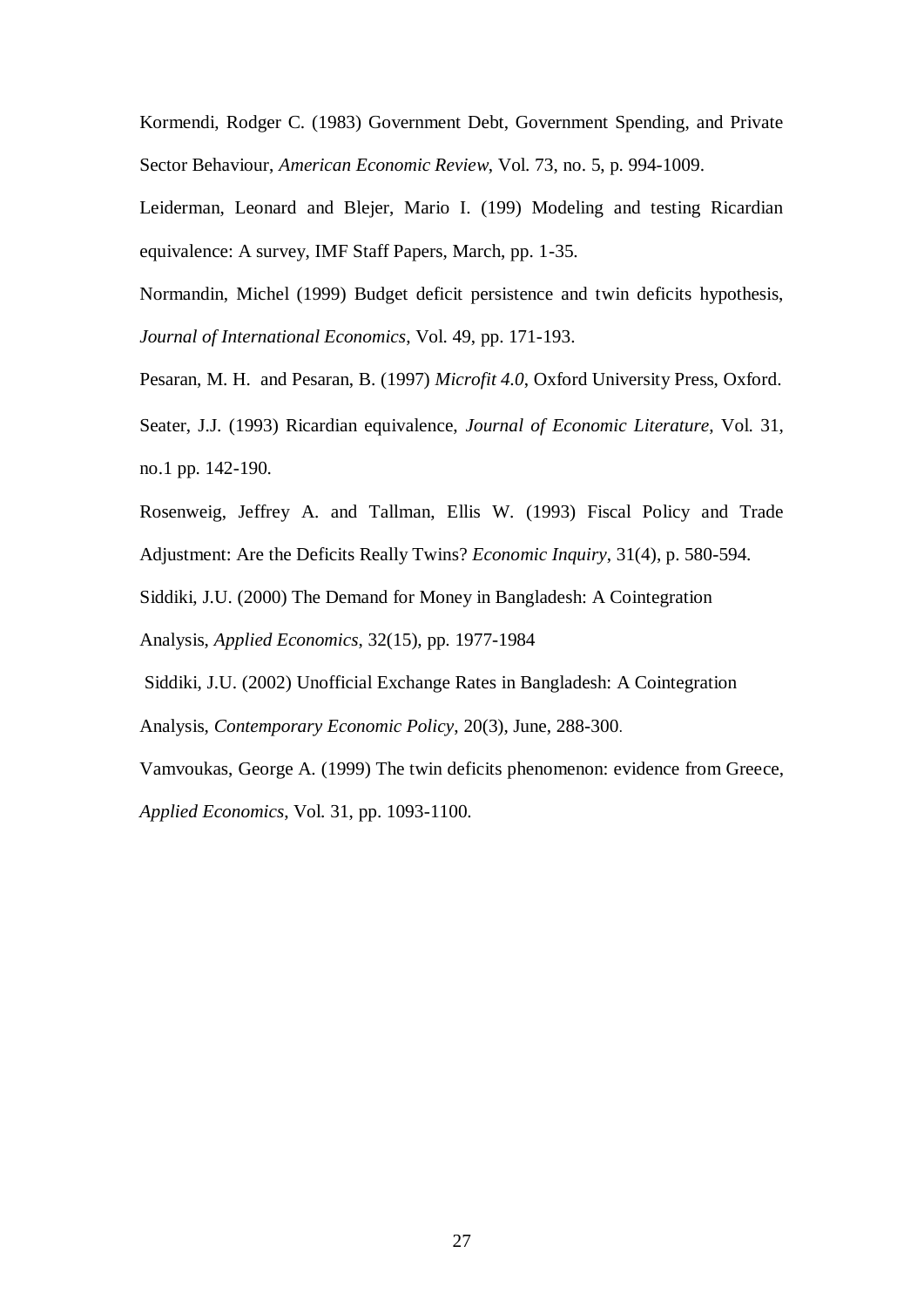# Appendix



**Figure 1**  Budget (TBD) and Trade Deficits (TD) in Bangladesh

|  |  |  | Table 1: Augmented Dicky-Fuller Test for Unit Roots (check the results again: |
|--|--|--|-------------------------------------------------------------------------------|
|  |  |  |                                                                               |

| Variables      | Levels     | <b>First Difference</b> | Variables | Levels    | <b>First Difference</b> |
|----------------|------------|-------------------------|-----------|-----------|-------------------------|
| B              | $-2.7025$  | $-5.97$                 | T         | $-1.8274$ | $-7.7743$               |
| TD             | $-1.6986$  | $-10.4779$              | Y         | 2.7543    | $-5.6563$               |
| $\mathcal{C}$  | $-0.19880$ | $-5.4599$               | $Y-G2$    | 2.2529    | $-5.1653$               |
| G              | $-1.2947$  | $-7.1405$               | $Y-T$     | 2.0148    | $-4.8938$               |
| G <sub>2</sub> | $-1.1432$  | $-6.8550$               | W         | $-1.6169$ | $-66.2374$              |
| $\mathbf{r}$   | $-2.5044$  | $-7.6366$               | RB        | $-2.9009$ | $-4.8115$               |
|                |            |                         |           |           |                         |

|  |  | do tests again using updated data |  |
|--|--|-----------------------------------|--|
|  |  |                                   |  |

The Schwartz Bayesian Criterion (SBC) is selecting number of lags. In all cases, the number of lags based on SBC appears to be sufficient to secure the lack of autocorrelation of error terms. Critical value with 22 observations is –2.9750.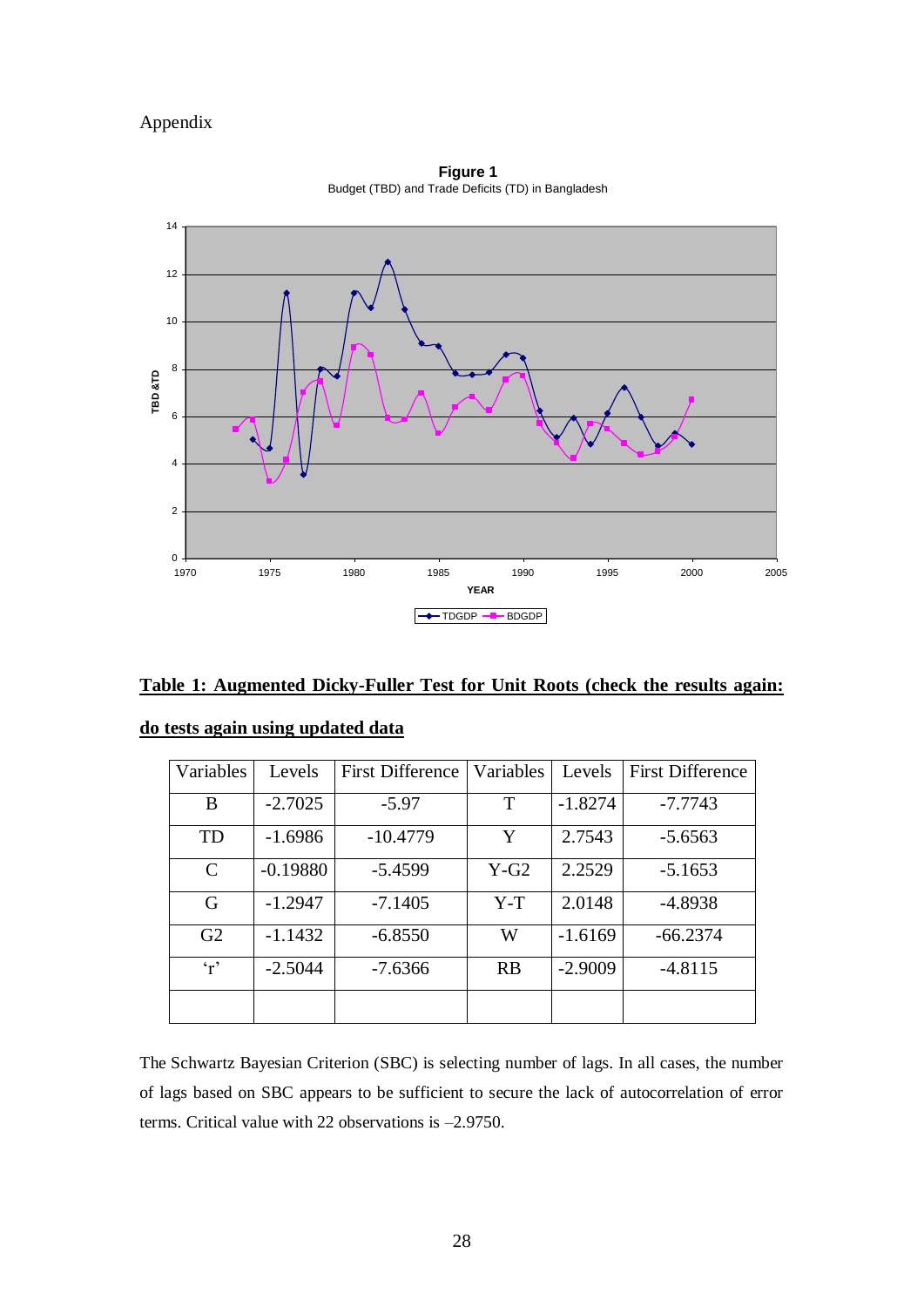| Equation no.                                        | Estimated                                   | t-values | $R^2$ , DW, ADF and its critical value(CV) and                            |
|-----------------------------------------------------|---------------------------------------------|----------|---------------------------------------------------------------------------|
| and variables                                       | coefficients                                |          | other diagnostic tests <sup>12</sup>                                      |
| (1)                                                 | (2)                                         | (3)      | (4)                                                                       |
|                                                     |                                             |          | 1. C = f(INPT, Y, G, T, W); Sample periods: $1974-2001$ (28 observations) |
| <b>INPT</b>                                         | $-0.118$                                    | $-0.12$  | $\rm R^2$ = 0.94; DW = 1.69; ADF =-4.5963 (CV=-                           |
| Y                                                   | $1.300**$                                   | 9.12     | <b>4.9527</b> ); AR2- $\lambda^2(2) = 0.883[0.643]$ ; RESET-              |
| G                                                   | $-0.340**$                                  | $-5.21$  | $F(1, 22) = 0.6578[0.426]$ ; NOR- $\chi^2(2) =$                           |
| T                                                   | $-0.037$                                    | $-0.68$  | $12.1909[0.002]$ ; H-F(1, 26) = 3.18[0.086]                               |
| W                                                   | $-0.019$                                    | $-0.45$  |                                                                           |
| 1a. $C = f(INPT, W, G, T)$                          |                                             |          |                                                                           |
| <b>INPT</b>                                         | 8.515                                       | 19.02    | $R^2 = 0.76$ ; DW = 0.99; ADF = -2.7157 (CV=-                             |
| W                                                   | $0.276**$                                   | 4.64     | <b>4.5276</b> ); AR2- $\lambda^2(2) = 7.27[0.026]$ ; RESET-               |
| G                                                   | $-0.402**$                                  | $-2.95$  | $F(1, 23) = 6.2451[0.020]$ ; NOR- $\chi^2(2) =$                           |
| T                                                   | 0.132                                       | 1.21     | $[2.2609[0.323];$ H-F(1, 26) = 0.13439[0.717]                             |
|                                                     | 1b. $C = f(INPT, W, G, T)$ with $AR(1)$     |          |                                                                           |
| <b>INPT</b>                                         | 9.00                                        | 17.57    |                                                                           |
| W                                                   | $0.290**$                                   | 3.92     | $R^2$ = 0.82; DW = 1.996 (the coefficient of                              |
| G                                                   | $-0.482**$                                  | $-3.42$  | $AR(2)$ is not significant)                                               |
| T                                                   | 0.127                                       | 1.45     |                                                                           |
| AR(1)                                               | $0.576**$                                   | 3.73     |                                                                           |
|                                                     | 1. $C = f(Y, G, T)$ without intercept and W |          |                                                                           |
| Y                                                   | 1.288**                                     | 43.22    | $R^2 = 0.95$ ; DW = 1.78; ADF =-4.9352                                    |
| G                                                   | $-0.346**$                                  | $-5.75$  | $(CV^{13} = -4.17)$ ; AR2- $\lambda^2(2) = 0.62589[0.731]$ ;              |
| $\overline{T}$                                      | $-0.054$                                    | $-1.44$  | RESET-F(1, 24) = $0.16354[0.689]$ ; NOR-                                  |
|                                                     |                                             |          | $\chi^2(2) = 7.14[0.028]$ ; H-F(1, 26) = 0.08[0.071]                      |
| $4. C = f(INPT, Y, T, d)$                           |                                             |          |                                                                           |
| <b>INPT</b>                                         | $-0.32$                                     | $-0.52$  | $R^2 = 0.94$ ; DW = 1.78; ADF = -4.9570 (CV = -                           |
| $\mathbf Y$                                         | 1.284**                                     | 12.63    | $4.5276$ ; AR2- $\lambda^2(2) = 0.523[0.770]$ ; RESET-                    |
| $\overline{T}$                                      | $-0.246**$                                  | $-5.51$  | $F(1, 23) = 0.24121$ [0.628]; NOR- $\chi^2(2) =$                          |
| $\mathbf{d}$                                        | $-0.137**$                                  | $-4.87$  | $3.522[0.172]$ ; H-F(1, 26) = 2.6964[0.113]                               |
| 4. $C = f(Y, T, d)$ without intercept <sup>14</sup> |                                             |          |                                                                           |
| Y                                                   | $1.233**$                                   | 49.28    | $R^2 = 0.94$ ; DW = 1.74; ADF = -4.7405 (CV = -                           |
| $\mathbf T$                                         | $-0.227**$                                  | $-9.54$  | 4.17); AR2- $\lambda^2(2) = 0.76572[0.682]$ ; RESET-                      |
| $\mathbf D$                                         | $-0.137**$                                  | $-4.92$  | $F(1, 24) = 0.25744[0.617]$ ; NOR- $\chi^2(2) =$                          |
|                                                     |                                             |          | $5.2754[0.072]$ ; H-F(1, 26) = 2.1681[0.151]                              |

**Table 2: Results on the REH: Equations 1 and 4: sample period: 1974-2001** 

1

<sup>&</sup>lt;sup>12</sup> Throughout our analysis, t-statistics are reported in the parentheses,  $**$  and  $*$  represent 1% and 5% significance levels, respectively. AR2- $\lambda^2(2)$  is chi square tests for second order residual joint autocorrelation; RESET-F is the F test for misspecified functional form; NOR- $\lambda^2(2)$  is the chi square statistic for testing normality; H-F is the F statistics for testing heteroscedasticity; probability values are reported in the square brackets. <sup>13</sup> Estimation is carried out using *Microfit 4.0*, which provides critical values (CVs) of Dickey-Fuller and Augmented Dickey-

Fuller (ADF) tests when a constant is included with a model; we use CVs from Charemza and Deadman (1997) (p. 288) if a model is estimated without a constant. There is no significant difference between the CVs obtained from both sources. The CVs of ADF tests reported in this paper are based on 30 observations.

<sup>&</sup>lt;sup>14</sup> Wald Statistic  $\lambda^2(1) = 2480.6$  [.000] for a<sub>1</sub>=|a<sub>2</sub>|; Wald Statistic  $\lambda^2(1) = 5.9936$ [.014] for a<sub>2</sub>=a<sub>3</sub>; where for a<sub>1</sub>, a<sub>2</sub> and a<sub>3</sub> are the coefficients of Y, T and d, respectively.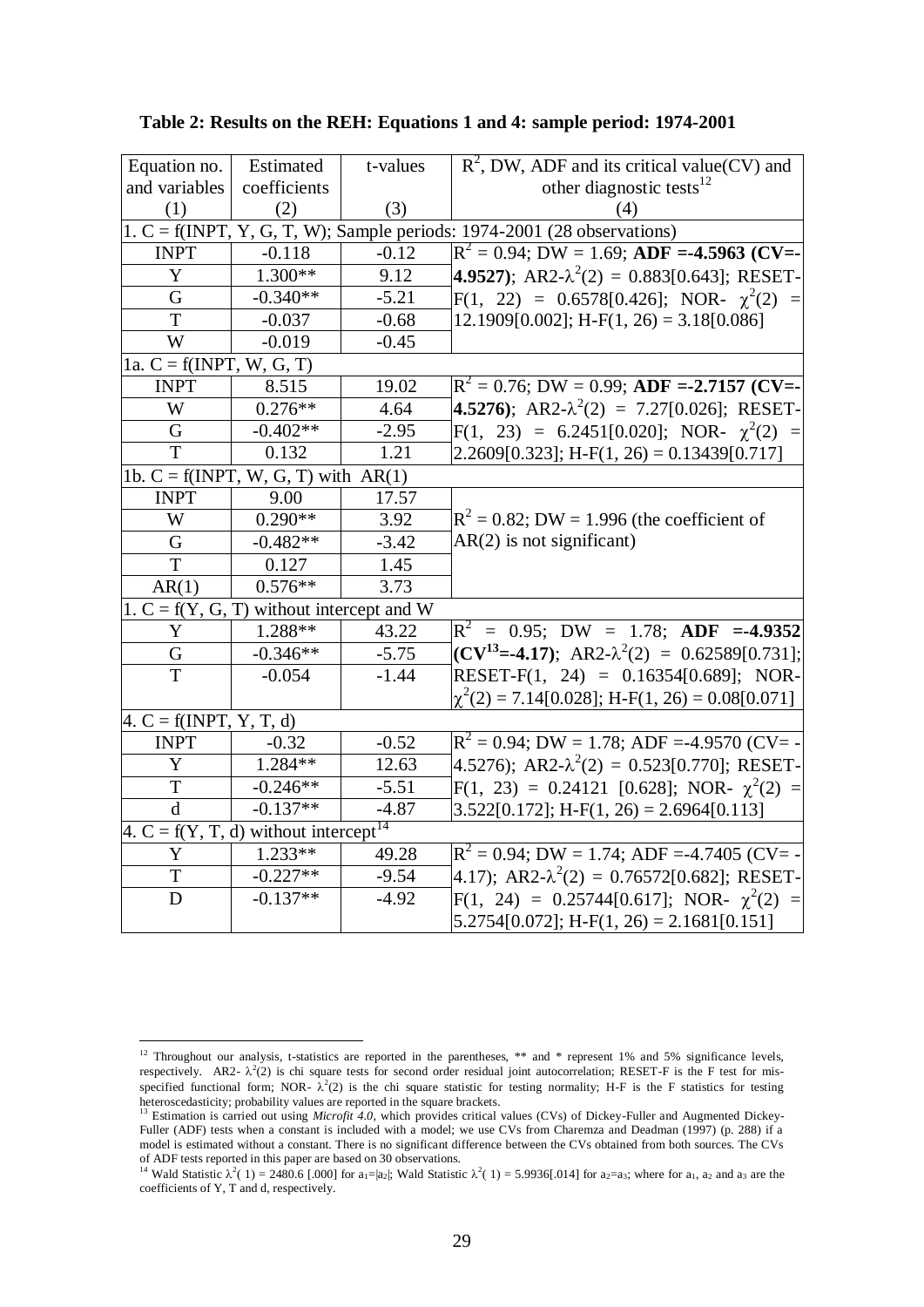| Table 2: continued (equations 6, 7, 8 and 9a) |  |  |  |  |  |  |  |
|-----------------------------------------------|--|--|--|--|--|--|--|
|-----------------------------------------------|--|--|--|--|--|--|--|

| Eq. No. and                                | Estimated                                          | t-values | $R^2$ , DW, ADF and its critical value(CV) and                |
|--------------------------------------------|----------------------------------------------------|----------|---------------------------------------------------------------|
| variables                                  | coefficients                                       |          | other diagnostic tests                                        |
| (1)                                        | (2)                                                | (3)      | (4)                                                           |
| 6. C = $f(INT, Y, T, G2)$                  |                                                    |          |                                                               |
| <b>INPT</b>                                | $-0.250$                                           | $-0.44$  | $R^2 = 0.95$ ; DW = 1.74; ADF = -4.8158(CV= -                 |
| Y                                          | 1.315**                                            | 14.06    | <b>4.5276</b> ); AR2- $\lambda^2(2) = 1.3736[0.503]$ ; RESET- |
| T                                          | $-0.037$                                           | $-0.69$  | $F(1, 23) = 0.002[0.962]$ ; NOR- $\chi^2(2) =$                |
| G2                                         | $-0.356**$                                         | $-5.79$  | $5.1942[0.074]$ ; H-F(1, 26) = 3.6864[.066]                   |
|                                            | 6. $C = f(Y, T, G2)$ with out intercept            |          |                                                               |
| Y                                          | $1.275**$                                          | 46.46    | $R^2 = 0.95$ ; DW = 1.72; ADF =-4.6720(CV= -                  |
| $\mathbf T$                                | $-0.023$                                           | $-0.54$  | 4.17); $AR2-\lambda^2(2) = 1.6297[0.443]$ ; RESET-            |
| G <sub>2</sub>                             | $-0.356**$                                         | $-5.87$  | $F(1, 24) = 0.19454[0.663]$ ; NOR- $\chi^2(2) =$              |
|                                            |                                                    |          | $7.1521[0.028]$ ; H-F(1, 26) = 3.06[0.092]                    |
| 7. $C = f(INT, (Y-G2), d)$                 |                                                    |          |                                                               |
| <b>INPT</b>                                | 1.936**                                            | 3.72     | $R^2 = 0.87$ ; DW = 1.26; ADF = -3.6494(CV= -                 |
| $(Y-G2)$                                   | $0.851**$                                          | 12.64    | 4.0706); AR2- $\lambda^2(2)$ =6.2157 [0.045]; RESET-          |
| d                                          | $-0.124**$                                         | $-3.12$  | $F(1, 24) = 0.0845[0.774]$ ; NOR- $\chi^2(2) =$               |
|                                            |                                                    |          | $5.40[0.067]$ ; H-F(1, 26) = 1.1065[0.303]                    |
|                                            | 7. $C = f(INT, (Y-G2), d)$ with $AR(1)$            |          |                                                               |
| <b>INPT</b>                                | 1.91**                                             | 2.66     | $\mathbf{R}^2 = 0.89; \mathbf{DW} = 1.75$                     |
| $(Y-G2)$                                   | $0.86**$                                           | 9.56     |                                                               |
| $\mathbf d$                                | $-0.13**$                                          | $-3.10$  |                                                               |
| AR(1)                                      | 0.35                                               | 1.96     |                                                               |
| 8. C = f(INPT, Y, $\overline{G2, RB}^{15}$ |                                                    |          |                                                               |
| <b>INPT</b>                                | 0.465                                              | 1.0422   | $R^2 = 0.95$ ; DW = 1.67; ADF =-4.4421(CV= -                  |
| Y                                          | $1.221**$                                          | 15.60    | 4.5276); AR2- $\lambda^2$ (2) =1.31 [0.519]; RESET-           |
| G <sub>2</sub>                             | $-0.376**$                                         | $-7.95$  | $F(1, 23) = 0.000[0.999]$ ; NOR- $\chi^2(2) =$                |
| RB                                         | 0.002                                              | 0.35     | 7.24 $[0.027]$ ; H-F(1, 26) = 3.04 $[0.093]$                  |
|                                            | $8. C = f(Y, G2, RB)$ without intercept            |          |                                                               |
| Y                                          | $1.297**$                                          | 43.38    | $R^2 = 0.94$ ; DW = 1.57; ADF =-4.2484(CV= -                  |
| G2                                         | $-0.404**$                                         | $-10.32$ | 4.17); AR2- $\lambda^2(2)$ =1.4411[.486]; RESET-F(1,          |
| RB.                                        | 0.004                                              | 0.82     | $ 24\rangle$ = 1.09[0.308]; NOR- $\chi^2(2)$ = 0.98[0.613];   |
|                                            |                                                    |          | $H-F(1, 26) = 3.97[0.035]$                                    |
| $[9a. C = f(INPT, Y, G2)]$                 |                                                    |          |                                                               |
| <b>INPT</b>                                | $-0.007$                                           | $-0.02$  | $R^2 = 0.95$ ; DW = 1.63; ADF =-4.4125(CV= -                  |
| Y                                          | 1.28**                                             | 15.94    | $4.0706$ ; AR2- $\lambda^2$ (2) =1.6780 [0.432]; RESET-       |
| G2                                         | $-0.38**$                                          | $-8.29$  | $F(1, 24) = 0.004[0.951]$ ; NOR- $\chi^2(2) =$                |
|                                            |                                                    |          | $3.98[0.136]$ ; H-F(1, 26) = 3.41[0.076]                      |
|                                            | 9a. C = $f(Y, G2)$ without intercept <sup>16</sup> |          |                                                               |
| Y                                          | $1.28**$                                           | 52.02    | $R^2 = 0.95$ ; DW = 1.63; ADF =-4.4142(CV= --                 |
| G2                                         | $-0.38**$                                          | $-12.27$ | 3.82); AR2- $\lambda^2$ (2) =1.6832 [0.431]; RESET-           |
|                                            |                                                    |          | $F(1, 25) = 0.003[0.98]$ ; NOR- $\chi^2(2) =$                 |
|                                            |                                                    |          | $4.07[0.131]$ ; H-F(1, 26) = 3.39[0.077]                      |

<sup>&</sup>lt;sup>15</sup> Wald Statistic  $\lambda^2$  (1) = 2.1201[.145] for a<sub>1</sub>=|a<sub>2</sub>|; Wald Statistic  $\lambda^2$  (1) = 175.3211[.000] for a<sub>2</sub>=a<sub>3</sub>; where for a<sub>1</sub>, a<sub>2</sub> and a<sub>3</sub> are the coefficients of Y, G2 and RB, respectively.

1

<sup>&</sup>lt;sup>16</sup> Wald Statistic  $\lambda^2(1) = 18077.4[.000]$  for a<sub>1</sub>=|a<sub>2</sub>|.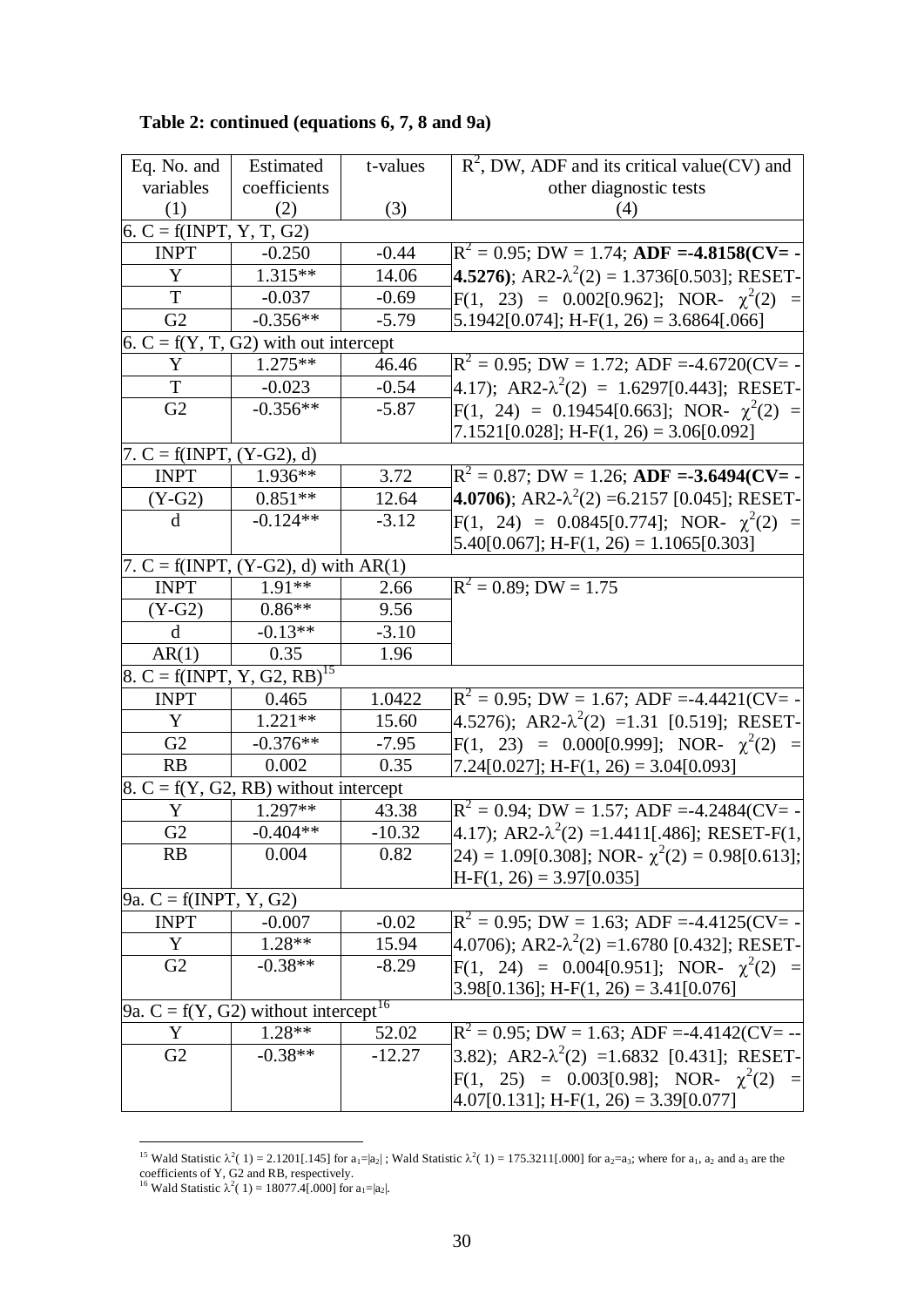| Eq. No. and                                           | Estimated    | t-values | $R^2$ , DW, ADF and its critical value(CV) and           |
|-------------------------------------------------------|--------------|----------|----------------------------------------------------------|
| variables                                             | coefficients |          | other diagnostic tests                                   |
| (1)                                                   | (2)          | (3)      | 4)                                                       |
| $9b. C = f(INPT, Y, G2, r)$                           |              |          |                                                          |
| <b>INPT</b>                                           | 0.457        | 1.09     | $\mathbb{R}^2$ = 0.96; DW = 1.62; ADF =-4.7638 (CV= -    |
| Y                                                     | 1.1334**     | 12.86    | 4.5276); AR1- $\lambda^2$ (2) = 2.02 [0.363]; RESET-     |
| G2                                                    | $-0.26**$    | $-4.42$  | $F(1, 23) = 0.03[0.866]$ ; NOR- $\chi^2(2) =$            |
| $\mathbf{r}$                                          | $-0.002**$   | $-2.86$  | $4.5466[0.103]$ ; H-F(1, 26) = 4.27[0.049]               |
| 9b. $C = f(Y, G2, r)$ without intercept <sup>17</sup> |              |          |                                                          |
| Y                                                     | $1.223**$    | 38.87    | $\mathbb{R}^2$ = 0.96; DW = 1.51; ADF =-4.5417 (CV= -    |
| G2                                                    | $-0.310**$   | $-7.76$  | $(4.17)$ ; AR1- $\lambda^2(2)$ =1.94 [0.379]; RESET-F(1, |
| $\mathbf{r}$                                          | $-0.002*$    | $-2.63$  | 24) = 1.189[0.286]; NOR- $\chi^2(2)$                     |
|                                                       |              |          | $1.5589[0.459]$ ; H-F(1, 26) = 4.5879[0.042];            |
| 13b. $TD = f(INPT, d)$                                |              |          |                                                          |
| <b>INPT</b>                                           | $3.86**$     | 2.93     | $\mathbb{R}^2$ = 0.11; DW = 1.82; ADF =-5.0352(CV= -     |
| d                                                     | 0.38         | 1.74     | 3.5804); AR1- $\lambda^2$ (2) = 0.73 [0.694]; RESET-     |
|                                                       |              |          | $F(1, 24) = 0.22[0.64]$ ; NOR- $\chi^2(2) =$             |
|                                                       |              |          | $7.33[0.06]$ ; H-F(1, 25) = 1.39[0.25]                   |

 17 Wald Statistic CHSQ( 1)= 11680.1[.000] for a1=|a2|; Wald Statistic CHSQ( 1)= 57.9031[.000] for a2=a3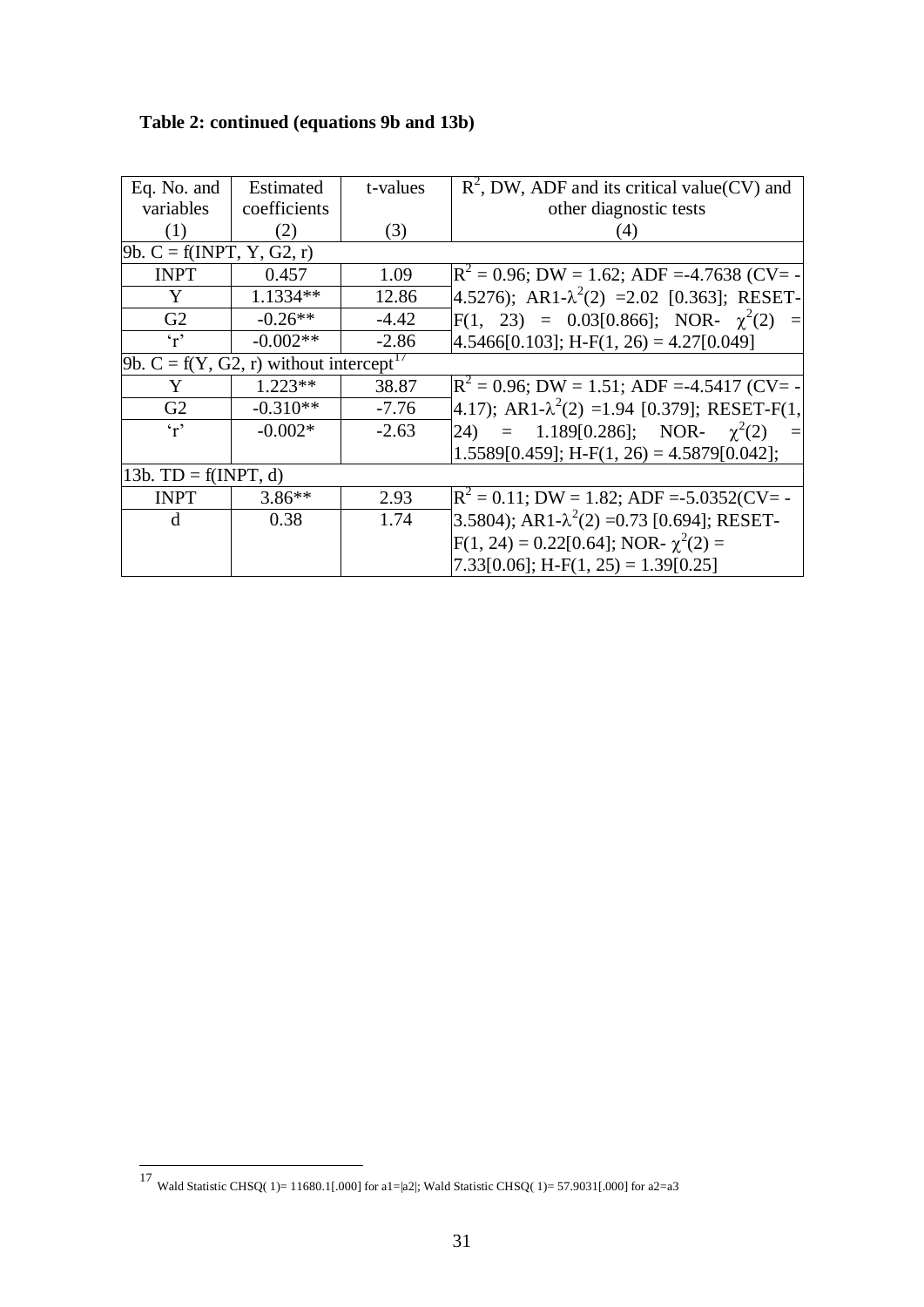# **Table 3: Error correction models**

| Eq. No. and                                             | Estimated    | t-values  | $R^2$ , DW, ADF and its critical value(CV) and                                                |
|---------------------------------------------------------|--------------|-----------|-----------------------------------------------------------------------------------------------|
| variables                                               | coefficients |           | other diagnostic tests                                                                        |
| (1)                                                     | (2)          | (3)       |                                                                                               |
|                                                         |              |           | ECM 1. Error correction (EC) model of equation 1: $C = f(INT, Y, G, T, W)$ ; statistically    |
| insignificant intercept and $\Delta T$ are excluded.    |              |           |                                                                                               |
| $\Delta \rm{Y}$                                         | $1.651**$    | 5.88      | $\vert R^2 = 0.85; \text{ DW} = 1.52; \text{ A}R1-F(1, 22)=\vert$                             |
| $\Delta G$                                              | $-0.343**$   | $-6.08$   | $[7.49[0.012];$ RESET-F(1,<br>22)                                                             |
| $\Delta W$                                              | $-0.175*$    | $-2.37$   | 1.1982[0.286]; NOR- $\chi^2(2) = 1.0270[0.598]$ ;                                             |
| $U_{t-1}$                                               | $-0.650**$   | $-3.25$   | $H-F(1, 25) = 0.001[0.974]$                                                                   |
|                                                         |              |           | ECM 4. EC model of equation 4: $C = f(INPT, Y, T, d)$ ; statistically insignificant intercept |
| is excluded.                                            |              |           |                                                                                               |
| $\Delta Y$                                              | $1.150**$    | 4.93      | $\vert R^2 = 0.79; \text{ DW} = 1.73; \text{ A}R1-F(1, 22)=\vert$                             |
| $\Delta T$                                              | $-0.223**$   | $-5.49$   | $(1.78[0.196];$ RESET-F(1, 22) = 0.114[0.739];                                                |
| $\Delta d$                                              | $-0.170**$   | $-6.55$   | NOR- $\chi^2(2) = 1.33[0.513]$ ; H-F(1, 25) =                                                 |
| $U_{t-1}$                                               | $-0.907**$   | $-4.81$   | 0.181[0.674]                                                                                  |
|                                                         |              |           | ECM 6. EC model of equation 6: $C = f(INPT, Y, T, G2)$ ; statistically insignificant          |
| intercept and $\Delta T$ are excluded.                  |              |           |                                                                                               |
| $\Delta Y$                                              | $1.24**$     | 5.95      | $\rm R^2 = 0.83$ ; DW = 1.84; AR1-F(1, 22)=                                                   |
| $\Delta G2$                                             | $-0.434**$   | $-9.03$   | $[0.38[0.542];$ RESET-F(1, 23) = 0.15[0.702];                                                 |
| $U_{t-1}$                                               | $-0.881**$   | $-4.8$    | NOR- $\chi^2(2) = 2.74[0.254]$ ; H-F(1, 25) =                                                 |
|                                                         |              |           | [0.17[0.683]                                                                                  |
|                                                         |              |           | ECM 7. EC model of equation 7: $C = f(INPT, (Y-G2), d)$ ; statistically insignificant         |
| intercept and $\Delta b$ are excluded.                  |              |           |                                                                                               |
| $\Delta Y$                                              | $0.653*$     | 2.18      | $\begin{array}{rcl} R^2 & = & 0.57; \text{DW} = & 1.78; \text{AR1-F(1,)} = \end{array}$       |
| $\Delta(Y-G2)$                                          | $-0.165**$   | $-4.89$   | $[0.02[0.889];$ RESET-F(1, 23) = 3.37[0.079];                                                 |
| $U_{t-1}$                                               | $-0.760**$   | $-3.985$  | NOR- $\chi^2(2) = 0.355[0.837]$ ; H-F(1, 25) =                                                |
|                                                         |              |           | 2.24[0.084]                                                                                   |
| intercept and RB are excluded.                          |              |           | ECM 8. EC model of equation 8: C = f(INPT, Y, G2, RB); statistically insignificant            |
| $\Delta Y$                                              | $1.225**$    | 5.61      | $\vert R^2 = 0.81; \text{ DW} = 1.85; \text{ A}R1-F(1, 23)=\vert$                             |
| $\Delta$ G2                                             | $-0.448$     | $-8.96$   | $[0.167]0.686$ ; RESET-F(1,<br>23)                                                            |
|                                                         | $-0.829**$   | $-4.35$   | $[0.202[0.657]; \text{ NOR-}\chi^2(2) = 4.1857 [0.123];]$                                     |
| $U_{t-1}$                                               |              |           | $H-F(1, 25) = 0.17[0.689]$                                                                    |
| ECM9b. EC model of equation 9b: $C = f(INPT, Y, G2, r)$ |              |           |                                                                                               |
| <b>INPT</b>                                             | 0.01         | 1.01      | $\vert R^2 = 0.89; \text{ DW} = 1.78; \text{ A}R1-F(1, 21)=\vert$                             |
| $\Delta Y$                                              | $1.04**$     | 4.83      | $(1.48[0.237];$ RESET-F(1, 21) = 0.265[0.612];                                                |
| $\Delta$ G2                                             | $-0.366**$   | $-6.81$   | NOR- $\chi^2(2) = 0.248[0.883]$ ; H-F(1, 25) =                                                |
| $\Delta r$                                              | $-0.001$     | $-1.40$   | 0.418[0.524]                                                                                  |
| $\mathbf{U}_{t\text{-}1}$                               | $-1.05**$    | $-5.52$   |                                                                                               |
| ECM 13b. EC model of 13b: $TD = f(INT, b)$              |              |           |                                                                                               |
| <b>INPT</b>                                             | 0.02         | 0.39      | $R^2$ = .48; DW = 2.28; AR1-F(1, 22) = 14.87                                                  |
| $\Delta d$                                              | 0.157        | 0.73      | $[0.001]$ ; RESET-F(1, 22) = 006[.939]; NOR-                                                  |
| $U_{t-1}$                                               | $-0.93**$    | $-4.6388$ | $\chi^2(2)$ = 6.886[.032]; H-F(1, 24)<br>$=$                                                  |
|                                                         |              |           | [0.21410[.648]                                                                                |

 $U_{t-1}$  is the EC term, i.e. the lag value of residual of the corresponding equation.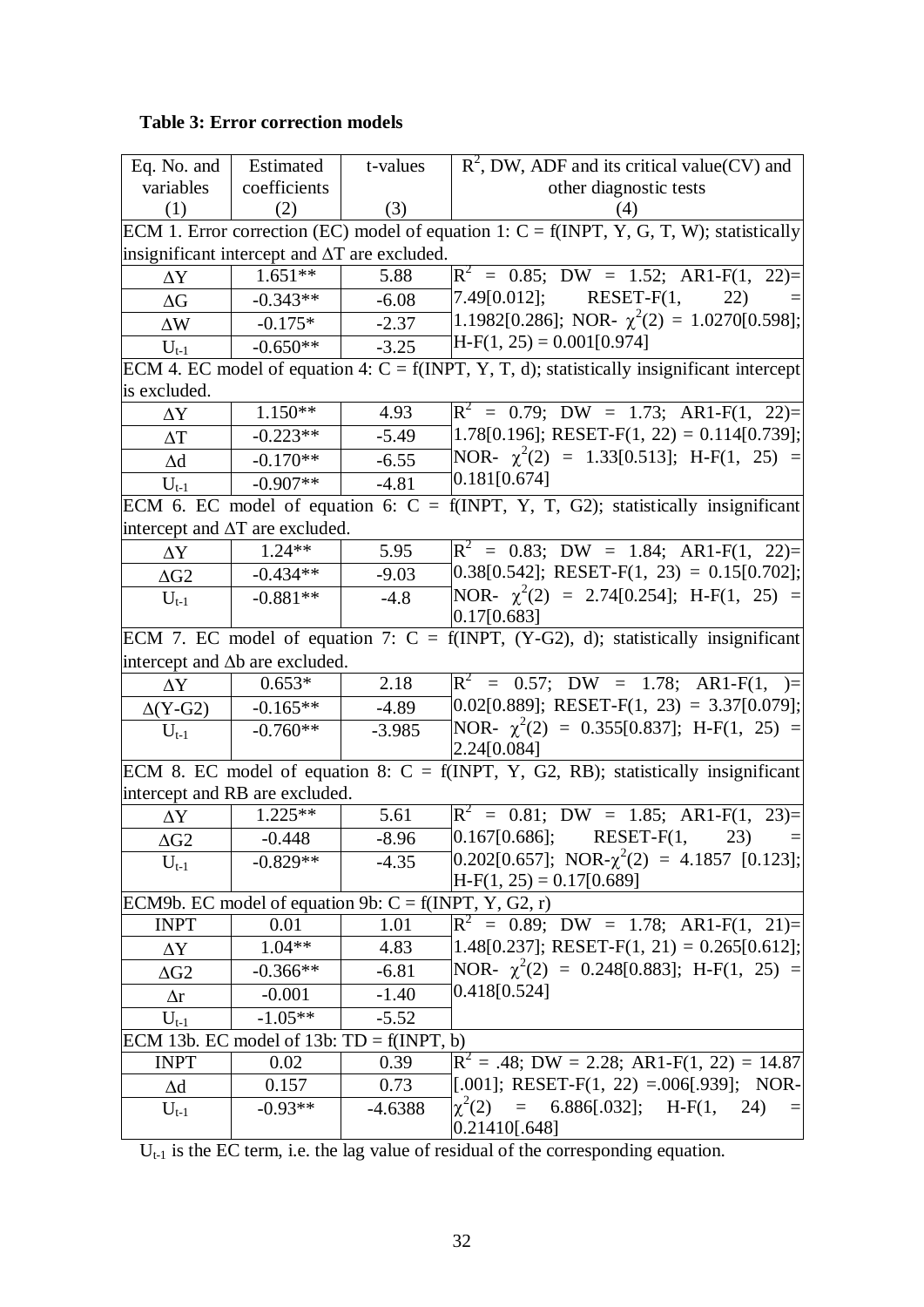| Constrained                                                | Unconstrained                      | Hypothesised               |  |  |  |
|------------------------------------------------------------|------------------------------------|----------------------------|--|--|--|
| $\alpha$ = -0.29 (-0.67)                                   | $\delta$ = -0.29 (-0.00)           | $\delta$ = -0.4385         |  |  |  |
| $b = 1.03**$ (27.30)                                       | $b = 1.03(0.04)$                   | $b = 1.03$                 |  |  |  |
| $\theta$ = 0.47* (4.06)                                    | $\eta_1 = 0.47$ (0.03)             | $\eta_1 = -0.0235$         |  |  |  |
|                                                            | $\mu_1 = 0.42$ (0.03)              | $\mu_1 = 0.1645$           |  |  |  |
| $\gamma = 1.55**$ (3.24)                                   | $\gamma = 1.55$ (1.38)             | $\gamma$ (C1) = 1.55       |  |  |  |
| $\epsilon_1 = 1.08^* (6.27)$                               | $\epsilon_1 = 1.08$ (1.90)         | $\varepsilon_1(C2) = 1.08$ |  |  |  |
| $\omega_1$ = -0.35 (-1.66)                                 | $\omega_1 = -0.35 (-1.35)$         | $\omega_1$ (C4) = -0.35    |  |  |  |
| Log likelihood $(L_r) = 78.95819$                          | Log likelihood $(L_u) = -61.42386$ |                            |  |  |  |
| The Wald statistics = $-2log(L_r/L_u)$ = - not significant |                                    |                            |  |  |  |

**Table 4: Estimates of Aschauer model<sup>18</sup>:**

 18 We use Eviews to estimate this non-linear model. The full information maximum likelihood and three-stage least squares methods are used to estimate both restricted and unrestricted models. Results obtained from the full information maximum likelihood methods are reported here. Both methods give somewhat unstable results. The full information maximum likelihood method in some cases gives unexpected positive values of log likelihood. Thus, further investigation will be made using other software packages in order derive stable results.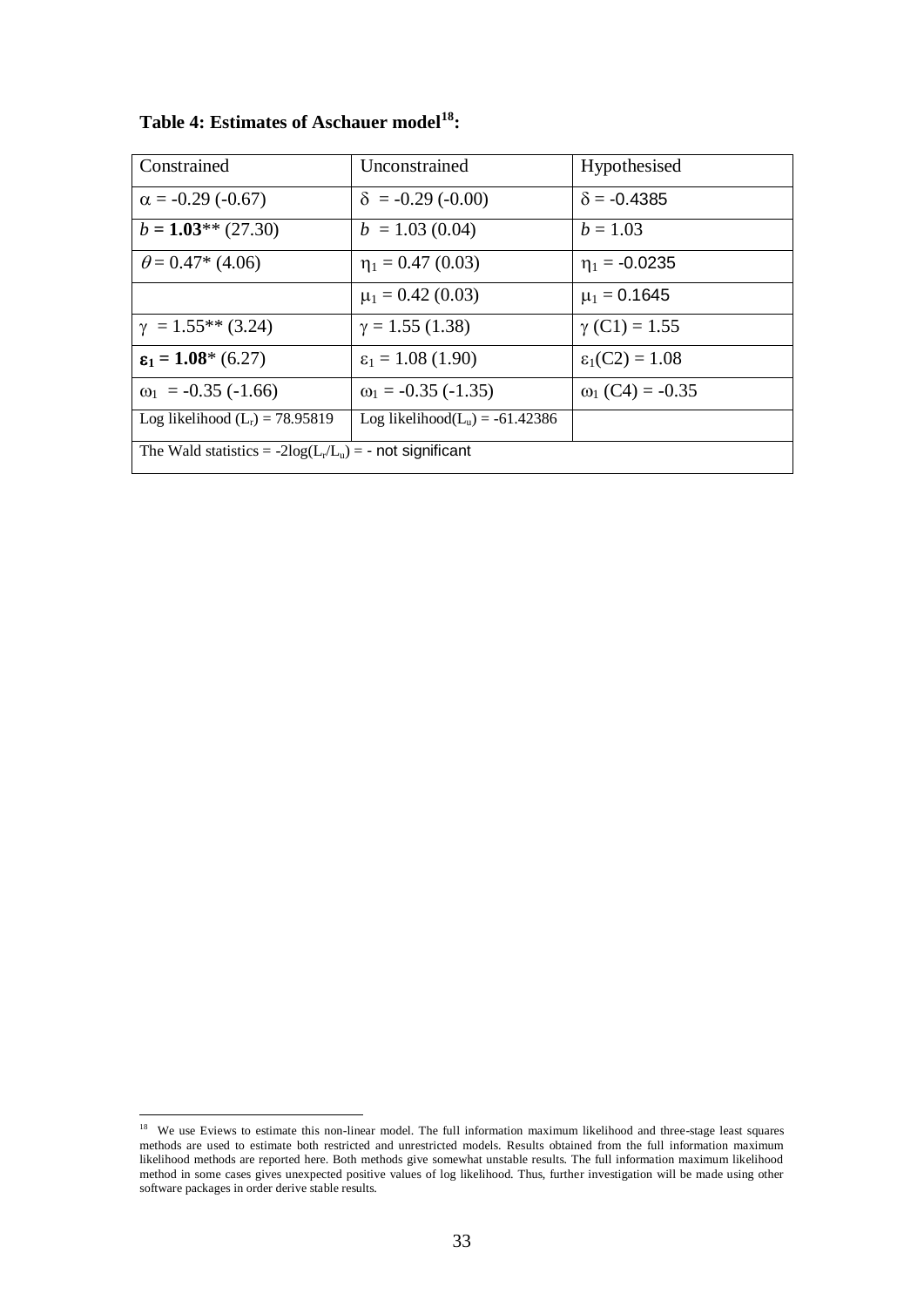| Eq. No. and                                             | Estimated    | t-values | $R^2$ , DW and null hypotheses                                     |
|---------------------------------------------------------|--------------|----------|--------------------------------------------------------------------|
| variables                                               | coefficients |          | (4)                                                                |
| (1)                                                     | (2)          | (3)      |                                                                    |
|                                                         |              |          | Evans (1988) Model) (eq. 11c): non-linear estimation (with $r=4$ ) |
| $\alpha$                                                | $0.81**$     | 190.49   | $\rm R^2 = 0.82$ ; DW = 2.03; Wald Statistic $\lambda^2(1) =$      |
| μ                                                       | 0.01         | $-1.69$  | 2085.931 [0.000] for $\alpha = 1$ .                                |
|                                                         |              |          | Haque (1988) Model (eq. 11d): non-linear estimation (with $r=4$ )  |
| $\alpha$                                                | $0.70**$     | 5.67     | $\mathbb{R}^2$ = -4.75; DW = 2.01; Wald Statistic $\lambda^2(1)$ = |
| μ                                                       | $-0.47$      | $-0.77$  | $5.657[0.017]$ for $\alpha = 1$ .                                  |
|                                                         |              |          | Hayashi (1982) Model) (eq. 11e): non-linear estimation (with r=4)  |
| $\alpha$                                                | $0.80**$     | 344.35   | $R^2 = 0.77$ ; DW = 1.91; Wald Statistic $\lambda^2(1) =$          |
| $\mu$                                                   | 0.000        | 0.42     | 7527.538[0.000] for $\alpha = 1$ .                                 |
| Himarios (1994) Model (eq. 11c') non-linear estimation  |              |          |                                                                    |
| $\alpha$                                                | $0.98**$     | 159.54   | $R^2 = 0.86$ ; DW = 1.18; Wald Statistic $\lambda^2(1) =$          |
| μ                                                       | $-0.01$      | $-1.40$  | 14.88[0.000] for $\alpha$ =1. Wald Statistic $\lambda^2(1)$ =      |
| λ                                                       | 0.89         | 25.52    | 10156.45[0.000] for $\mu = \lambda = 0$ .                          |
| Himarios (1994) Model (eq. 11d') non-linear estimation  |              |          |                                                                    |
| $\alpha$                                                | 1.18**       | 346.11   | $R^2 = 0.29$ ; DW = 1.51; Wald Statistic $\lambda^2(1) =$          |
| μ                                                       | $-2.67**$    | $-6.82$  | 2704.80 [0.000] for $\alpha =1$ . Wald Statistic                   |
| λ                                                       | $3.31**$     | 6.94     | $\lambda^2(1) = 432.7557$ [0.000] for $\mu = \lambda = 0$ .        |
| Himarios (1994) Model) (eq. 11e') non-linear estimation |              |          |                                                                    |
| $\alpha$                                                | $0.79**$     | 122.41   | $R^2 = 80$ ; DW = 1.84; Wald Statistic $\lambda^2(1) =$            |
| μ                                                       | 0.002        | 1.70     | 1096.407 [0.000] for $\alpha = 1$ . Wald Statistic                 |
| λ                                                       | $-0.07$      | $-1.91$  | $\lambda^2(1) = 3.70[0.157]$ for $\mu = \lambda = 0$ .             |

Table 5: Sources of the deviation of REH